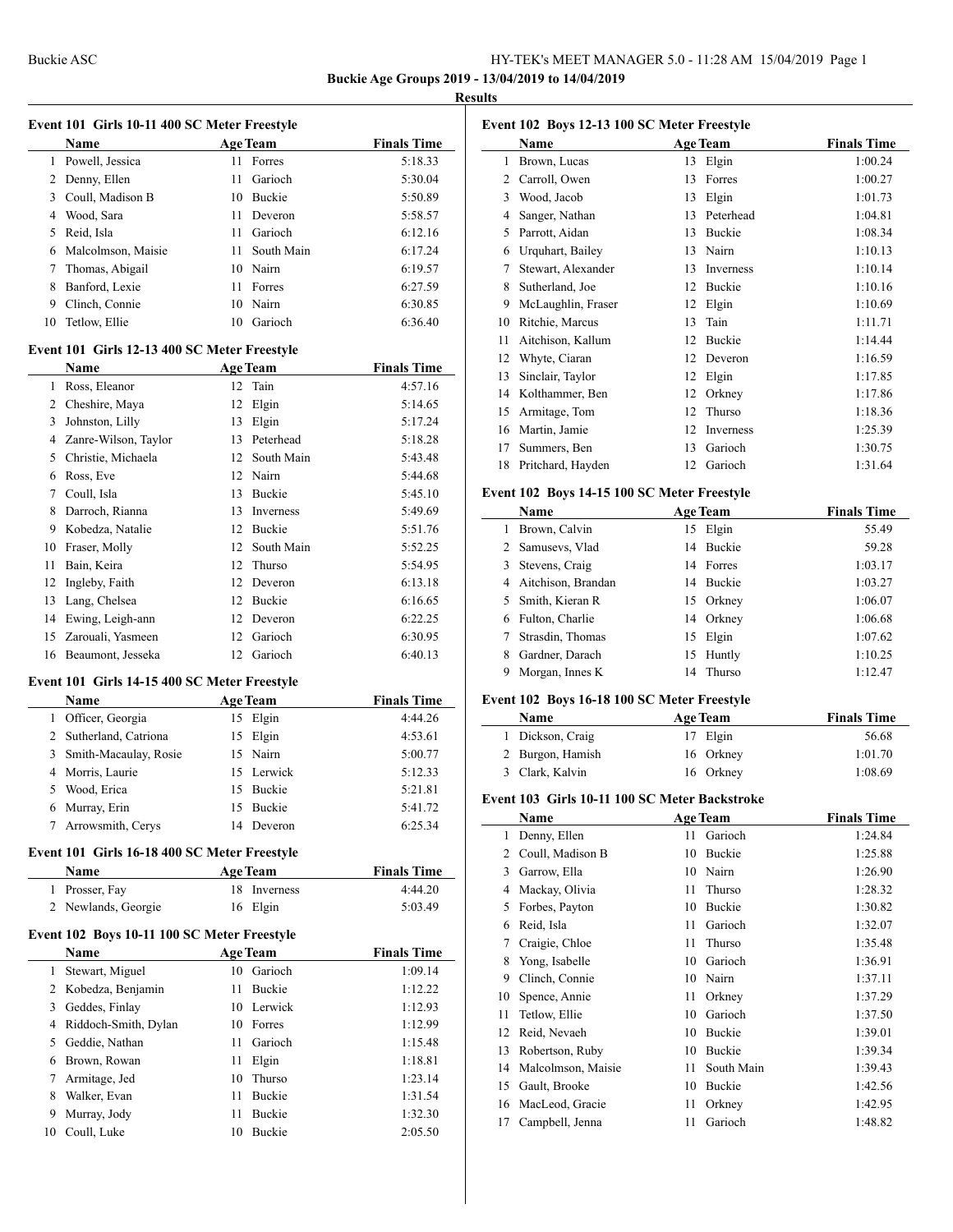$\overline{a}$ 

## Buckie ASC HY-TEK's MEET MANAGER 5.0 - 11:28 AM 15/04/2019 Page 2

#### **Buckie Age Groups 2019 - 13/04/2019 to 14/04/2019**

#### **Results**

|    | <b>Name</b>                                          |     | <b>Age Team</b> | <b>Finals Time</b> |
|----|------------------------------------------------------|-----|-----------------|--------------------|
|    | 18 Macpherson, Anna                                  |     | 10 Garioch      | 1:55.75            |
|    | 19 McWilliam, Elizabeth                              |     | 10 Garioch      | 1:55.81            |
| 20 | West, Mia                                            |     | 10 Garioch      | 2:01.89            |
|    | --- Wood, Sara                                       | 11. | Deveron         | DO                 |
|    | Past vertical at turn: non continuous turning action |     |                 |                    |
|    | --- Crooke, Amy                                      |     | 10 Garioch      | DO                 |
|    | Past vertical at turn: non continuous turning action |     |                 |                    |

# **Event 103 Girls 12-13 100 SC Meter Backstroke**

|    | Name                                                 |    | <b>Age Team</b> | <b>Finals Time</b> |
|----|------------------------------------------------------|----|-----------------|--------------------|
| 1  | Zanre-Wilson, Taylor                                 | 13 | Peterhead       | 1:20.63            |
| 2  | MacLeod, Olivia                                      | 13 | Tain            | 1:20.82            |
| 3  | Menzies, Isla                                        | 13 | Huntly          | 1:20.96            |
| 4  | Fraser, Molly                                        | 12 | South Main      | 1:23.11            |
| 5. | Coull, Isla                                          | 13 | Buckie          | 1:23.62            |
| 6  | Clokie, Annabelle                                    | 13 | Nairn           | 1:24.11            |
| 7  | Kobedza, Natalie                                     | 12 | Buckie          | 1:24.37            |
| 8  | Bain, Keira                                          | 12 | Thurso          | 1:25.40            |
| 9  | Ingleby, Faith                                       | 12 | Deveron         | 1:25.74            |
| 10 | Christie, Michaela                                   | 12 | South Main      | 1:26.83            |
| 11 | Strasdin, Niamh                                      | 13 | Elgin           | 1:27.38            |
| 12 | Anderson, Rebecca                                    | 13 | Lerwick         | 1:29.20            |
| 13 | Barber, Madi                                         | 12 | Inverness       | 1:35.99            |
| 14 | Zarouali, Yasmeen                                    | 12 | Garioch         | 1:36.81            |
| 15 | Beaumont, Jesseka                                    | 12 | Garioch         | 1:39.58            |
|    | Cowie, Lucy                                          | 12 | Buckie          | DQ                 |
|    | Past vertical at turn: non continuous turning action |    |                 |                    |
|    | Dodds, Olivia                                        | 12 | Huntly          | DQ                 |
|    | Past vertical at turn: independent strokes           |    |                 |                    |

#### **Event 103 Girls 14-15 100 SC Meter Backstroke**

| <b>Name</b>        |    | <b>Age Team</b> | <b>Finals Time</b> |
|--------------------|----|-----------------|--------------------|
| 1 Leonard, Eve     |    | 15 Elgin        | 1:14.13            |
| 2 Gallacher, Alana |    | 14 Forres       | 1:19.98            |
| 3 Morris, Laurie   |    | 15 Lerwick      | 1:20.00            |
| 4 Murray, Erin     |    | 15 Buckie       | 1:21.83            |
| 5 Poppy, Anna      |    | 14 Elgin        | 1:24.60            |
| 6 Rodwell, Annabel |    | 15 Huntly       | 1:30.57            |
| Taylor, Jayden E   | 14 | Orkney          | 1:32.80            |

#### **Event 103 Girls 16-18 100 SC Meter Backstroke**

| <b>Name</b>        | <b>Age Team</b> | <b>Finals Time</b> |
|--------------------|-----------------|--------------------|
| 1 Rodwell, Sarah   | 16 Huntly       | 1:17.71            |
| 2 Taylor, Kelsi I  | 16 Orkney       | 1:20.22            |
| 3 Scott, Charlotte | 16 Elgin        | 1:25.80            |

# **Event 104 Boys 10-11 200 SC Meter Butterfly Name Age Team Finals Time** Stewart, Miguel 10 Garioch 3:03.58

| Event 104 Boys 12-13 200 SC Meter Butterfly |           |                    |  |  |  |  |
|---------------------------------------------|-----------|--------------------|--|--|--|--|
| <b>Name</b>                                 | Age Team  | <b>Finals Time</b> |  |  |  |  |
| 1 Sutherland, Joe                           | 12 Buckie | 3:07.13            |  |  |  |  |
| 2 McLaughlin, Fraser                        | 12 Elgin  | 3:10.12            |  |  |  |  |

# **Event 104 Boys 14-15 200 SC Meter Butterfly**

| Name           | <b>Age Team</b> | <b>Finals Time</b> |  |
|----------------|-----------------|--------------------|--|
| Samusevs, Vlad | 14 Buckie       | 2:32.12            |  |

| 2               | Aitchison, Brandan                           | 14 | Buckie          | 2:40.94            |
|-----------------|----------------------------------------------|----|-----------------|--------------------|
| 3               | Smith, Kieran R                              | 15 | Orkney          | 2:53.97            |
|                 | Event 105 Girls 10-11 200 SC Meter Freestyle |    |                 |                    |
|                 | Name                                         |    | <b>Age Team</b> | <b>Finals Time</b> |
| 1               | Preacher, Kari                               |    | 10 Lerwick      | 2:40.22            |
|                 | 2 Coull, Madison B                           |    | 10 Buckie       | 2:46.20            |
|                 | 3 Thomas, Abigail                            |    | 10 Nairn        | 2:51.62            |
|                 | 4 Garrow, Ella                               |    | 10 Nairn        | 2:52.56            |
|                 | 5 Wood, Sara                                 |    | 11 Deveron      | 2:52.73            |
|                 | 6 Wood, Eve                                  |    | 10 Orkney       | 2:56.79            |
| $7\phantom{.0}$ | Reid, Isla                                   | 11 | Garioch         | 2:57.26            |
|                 | 8 Mackay, Olivia                             | 11 | Thurso          | 2:58.15            |
| 9.              | Malcolmson, Maisie                           | 11 | South Main      | 2:58.39            |
| 10              | Spence, Annie                                | 11 | Orkney          | 2:59.07            |
| 11              | Reid, Nevaeh                                 |    | 10 Buckie       | 2:59.48            |
|                 | 12 Forbes, Payton                            |    | 10 Buckie       | 3:03.86            |
|                 | 13 Clinch, Connie                            |    | 10 Nairn        | 3:06.13            |
|                 | 14 Tetlow, Ellie                             |    | 10 Garioch      | 3:11.24            |
|                 | 15 MacLeod, Gracie                           |    | 11 Orkney       | 3:12.32            |
|                 | 16 Allan, Ailsa                              | 11 | Forres          | 3:14.34            |
| 17              | Smith, Libby C                               | 11 | Orkney          | 3:16.62            |
|                 |                                              |    |                 |                    |
|                 | Event 105 Girls 12-13 200 SC Meter Freestyle |    |                 |                    |
|                 | Name                                         |    | <b>Age Team</b> | <b>Finals Time</b> |
| $\mathbf{1}$    | Johnston, Lilly                              | 13 | Elgin           | 2:33.51            |
|                 | 2 Menzies, Isla                              | 13 | Huntly          | 2:35.85            |
|                 | 3 Zanre-Wilson, Taylor                       |    | 13 Peterhead    | 2:35.99            |
|                 | 4 Kobedza, Natalie                           |    | 12 Buckie       | 2:42.98            |
|                 | 5 Coull, Isla                                |    | 13 Buckie       | 2:43.41            |
|                 | 6 Darroch, Rianna                            |    | 13 Inverness    | 2:43.90            |
|                 | 7 MacLeod, Olivia                            |    | 13 Tain         | 2:44.54            |
|                 | 8 Ross, Eve                                  |    | 12 Naim         | 2:47.77            |
|                 | 9 Christie, Michaela                         |    | 12 South Main   | 2:48.57            |
|                 | 10 Clokie, Annabelle                         |    | 13 Nairn        | 2:49.26            |
|                 | 11 Anderson, Rebecca                         |    | 13 Lerwick      | 2:51.62            |
|                 | 12 Fraser, Molly                             |    | 12 South Main   | 2:51.90            |
| 13              | Dodds, Olivia                                |    | 12 Huntly       | 2:52.16            |
| 14              | Ingleby, Faith                               |    | 12 Deveron      | 2:55.13            |
|                 | 15 Ewing, Leigh-ann                          |    | 12 Deveron      | 2:56.40            |
| 16              | Cowie, Lucy                                  | 12 | Buckie          | 3:00.75            |
| 17              | Lang, Chelsea                                | 12 | Buckie          | 3:01.24            |
| 18              | Barber, Madi                                 | 12 | Inverness       | 3:13.43            |
|                 | Event 105 Girls 14-15 200 SC Meter Freestyle |    |                 |                    |
|                 | Name                                         |    | <b>Age Team</b> | <b>Finals Time</b> |
| 1               | Officer, Georgia                             |    | 15 Elgin        | 2:14.88            |
|                 | 2 Sutherland, Catriona                       | 15 | Elgin           | 2:19.18            |
|                 | 3 Smith-Macaulay, Rosie                      |    | 15 Nairn        | 2:21.15            |
|                 | 4 Morton, Janey                              |    | 15 Elgin        | 2:30.05            |
|                 | 5 Morris, Laurie                             |    | 15 Lerwick      | 2:30.77            |
| 6               | Leitch, Ella                                 |    | 14 Orkney       | 2:41.26            |
| $\tau$          | Leonard, Eve                                 |    | 15 Elgin        | 2:41.38            |

 Arrowsmith, Cerys 14 Deveron 2:58.21 Rodwell, Annabel 15 Huntly 3:02.50

Murray, Erin 15 Buckie 2:43.67

| 11 Taylor, Jayden E | 14 Orkney | 3:18.28 |
|---------------------|-----------|---------|
|---------------------|-----------|---------|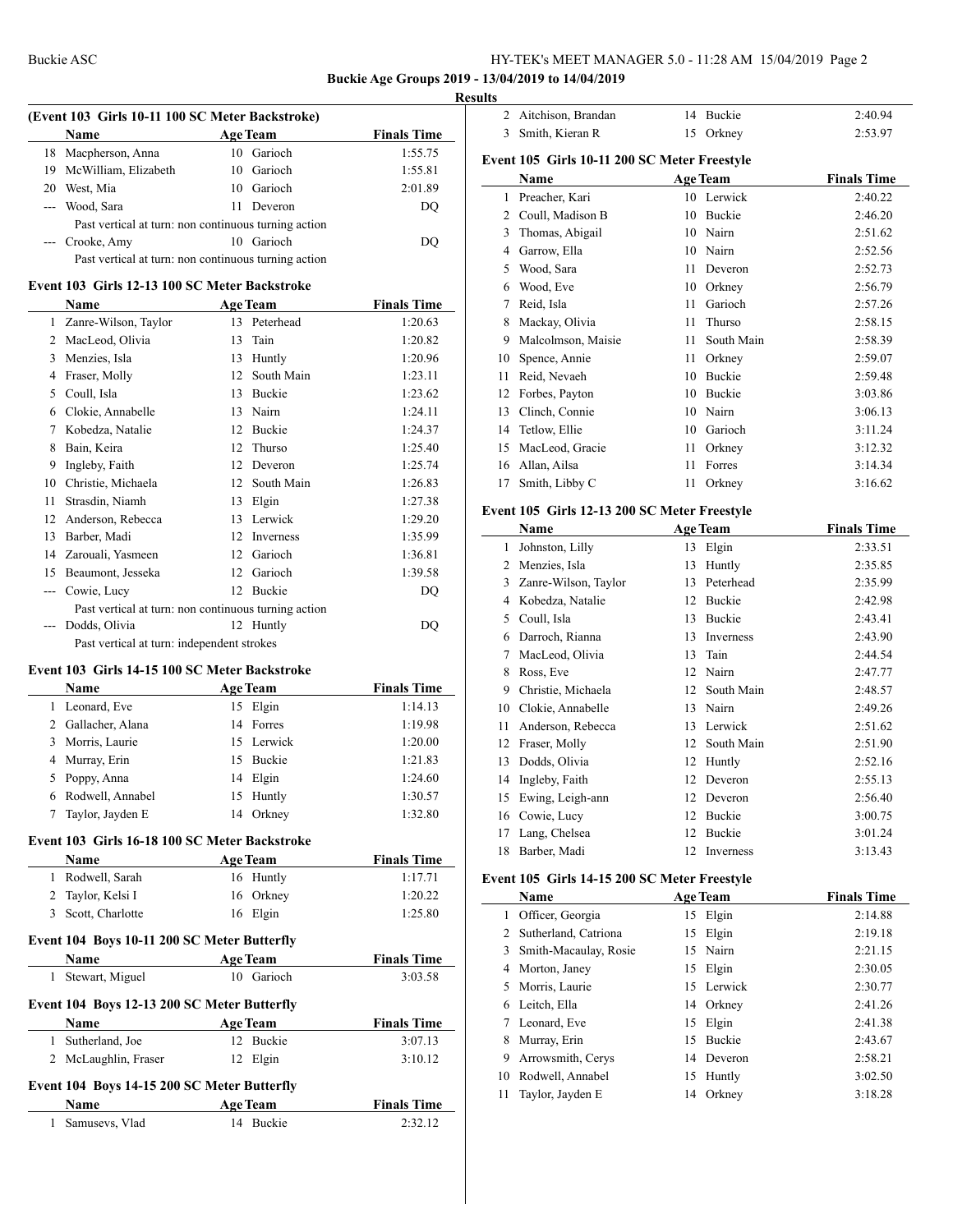## **Buckie Age Groups 2019 - 13/04/2019 to 14/04/2019**

#### **Results**

|                |                                                                                 | Event 105 Girls 16-18 200 SC Meter Freestyle |                 |                                                                                                            |
|----------------|---------------------------------------------------------------------------------|----------------------------------------------|-----------------|------------------------------------------------------------------------------------------------------------|
|                | Name<br><u> 1989 - Johann Barnett, fransk politiker (</u>                       |                                              | <b>Age Team</b> | <b>Finals Time</b>                                                                                         |
|                | 1 Prosser, Fay                                                                  |                                              | 18 Inverness    | 2:14.81                                                                                                    |
|                | 2 Newlands, Georgie                                                             |                                              | 16 Elgin        | 2:24.43                                                                                                    |
|                | 3 Taylor, Kelsi I                                                               |                                              | 16 Orkney       | 2:39.85                                                                                                    |
|                | 4 Scott, Charlotte                                                              |                                              | 16 Elgin        | 3:06.11                                                                                                    |
|                | Event 106 Boys 10-11 200 SC Meter IM                                            |                                              |                 |                                                                                                            |
|                | <b>Name</b>                                                                     |                                              | <b>Age Team</b> | <b>Finals Time</b>                                                                                         |
|                | 1 Riddoch-Smith, Dylan                                                          |                                              | 10 Forres       | 2:56.13                                                                                                    |
|                | 2 Kobedza, Benjamin                                                             |                                              | 11 Buckie       | 3:08.83                                                                                                    |
|                | 3 Geddie, Nathan                                                                |                                              | 11 Garioch      | 3:16.65                                                                                                    |
|                | 4 Armitage, Jed                                                                 |                                              | 10 Thurso       | 3:17.53                                                                                                    |
|                | --- Brown, Rowan                                                                |                                              | 11 Elgin        | DO                                                                                                         |
|                | Illegal downward dolphin kick - breast                                          |                                              |                 |                                                                                                            |
| $\overline{a}$ | Geddes, Finlay                                                                  |                                              | 10 Lerwick      | DQ                                                                                                         |
|                | Did not finish on back - back                                                   |                                              |                 |                                                                                                            |
|                | Stewart, Miguel                                                                 |                                              | 10 Garioch      | DO                                                                                                         |
|                | Body not on breast from beginning of 1st arm stroke after start and/or turn - 1 |                                              |                 |                                                                                                            |
|                | Event 106 Boys 12-13 200 SC Meter IM                                            |                                              |                 |                                                                                                            |
|                | Name                                                                            |                                              | <b>Age Team</b> | <b>Finals Time</b>                                                                                         |
|                | 1 Brown, Lucas                                                                  |                                              | 13 Elgin        | 2:28.30                                                                                                    |
|                | 2 Wood, Jacob                                                                   |                                              | 13 Elgin        |                                                                                                            |
|                |                                                                                 |                                              |                 |                                                                                                            |
|                |                                                                                 |                                              |                 |                                                                                                            |
|                | 3 Carroll, Owen                                                                 |                                              | 13 Forres       | 2:28.45<br>2:28.76                                                                                         |
|                | 4 Sanger, Nathan                                                                |                                              | 13 Peterhead    | 2:48.44                                                                                                    |
|                | 5 Banford, Ben                                                                  |                                              | 13 Forres       | 2:52.37                                                                                                    |
|                | 6 Urquhart, Bailey                                                              |                                              | 13 Nairn        | 2:52.63                                                                                                    |
|                | 7 Sutherland, Joe                                                               |                                              | 12 Buckie       |                                                                                                            |
|                | 8 McLaughlin, Fraser                                                            |                                              | 12 Elgin        |                                                                                                            |
|                | 9 Aitchison, Kallum                                                             |                                              | 12 Buckie       |                                                                                                            |
|                | 10 Ritchie, Marcus                                                              |                                              | 13 Tain         |                                                                                                            |
|                | 11 Stewart, Alexander                                                           |                                              | 13 Inverness    |                                                                                                            |
|                | 12 Armitage, Tom                                                                |                                              | 12 Thurso       |                                                                                                            |
|                | 13 Sinclair, Taylor                                                             |                                              | 12 Elgin        |                                                                                                            |
|                | 14 Kolthammer, Ben                                                              |                                              | 12 Orkney       |                                                                                                            |
|                | 15 Martin, Jamie                                                                |                                              | 12 Inverness    |                                                                                                            |
|                | 16 Pritchard, Hayden                                                            |                                              | 12 Garioch      | 2:53.31<br>2:55.92<br>2:56.80<br>2:57.45<br>3:00.72<br>3:11.32<br>3:18.90<br>3:20.09<br>3:27.45<br>3:46.16 |
|                | --- Wood, Alfie Jay                                                             |                                              | 12 Deveron      | <b>DQ</b>                                                                                                  |
|                | Did not execute movement of both feet in same way - fly                         |                                              |                 |                                                                                                            |
|                | Whyte, Ciaran                                                                   |                                              | 12 Deveron      | DO.                                                                                                        |
|                | Past vertical at turn: non continuous turning action - back<br>--- Summers, Ben |                                              | 13 Garioch      | DO                                                                                                         |

#### **Event 106 Boys 14-15 200 SC Meter IM**

 $\overline{a}$ 

|    | <b>Name</b>                           | <b>Age Team</b> | <b>Finals Time</b> |
|----|---------------------------------------|-----------------|--------------------|
| 1. | Brown, Calvin                         | 15 Elgin        | 2:25.17            |
|    | 2 Samusevs, Vlad                      | 14 Buckie       | 2:28.26            |
|    | 3 Aitchison, Brandan                  | 14 Buckie       | 2:36.06            |
|    | 4 Stevens, Craig                      | 14 Forres       | 2:38.72            |
|    | 5 Fulton, Charlie                     | 14 Orkney       | 2:48.36            |
|    | 6 Morgan, Innes K                     | 14 Thurso       | 3:05.86            |
|    | Fvent 106. Rovs 16.18.200 SC Meter IM |                 |                    |

## **Event 106 Boys 16-18 200 SC Meter IM**

| <b>Name</b>      | <b>Age Team</b> | <b>Finals Time</b> |
|------------------|-----------------|--------------------|
| 1 Dickson, Craig | 17 Elgin        | 2:27.01            |
| 2 Burgon, Hamish | 16 Orkney       | 2:41.68            |
| 3 Clark, Kalvin  | 16 Orkney       | 2:52.50            |

|                | Event 201 Boys 10-11 400 SC Meter IM                          |      |                 |                    |
|----------------|---------------------------------------------------------------|------|-----------------|--------------------|
|                | Name                                                          |      | <b>Age Team</b> | <b>Finals Time</b> |
| $\mathbf{1}$   | Stewart, Miguel                                               | 10   | Garioch         | 5:59.96            |
| 2              | Riddoch-Smith, Dylan                                          |      | 10 Forres       | 6:11.90            |
| 3              | Armitage, Jed                                                 | 10   | Thurso          | 7:07.77            |
|                | <b>Event 201 Boys 12-13 400 SC Meter IM</b>                   |      |                 |                    |
|                | Name                                                          |      | <b>Age Team</b> | <b>Finals Time</b> |
| 1              | Carroll, Owen                                                 |      | 13 Forres       | 5:10.83            |
|                | 2 Wood, Jacob                                                 |      | 13 Elgin        | 5:12.24            |
|                | 3 Brown, Lucas                                                |      | 13 Elgin        | 5:17.94            |
|                | 4 Urquhart, Bailey                                            |      | 13 Nairn        | 6:00.22            |
|                | 5 Smith, Callum                                               |      | 13 Peterhead    | 6:12.82            |
|                | 6 Sutherland, Joe                                             |      | 12 Buckie       | 6:14.19            |
|                | Event 201 Boys 14-15 400 SC Meter IM                          |      |                 |                    |
|                | Name                                                          |      | <b>Age Team</b> | <b>Finals Time</b> |
|                | 1 Samusevs, Vlad                                              |      | 14 Buckie       | 5:21.00            |
|                | 2 Aitchison, Brandan                                          | 14   | Buckie          | 5:34.14            |
| 3              | Smith, Kieran R                                               |      | 15 Orkney       | 5:51.41            |
|                |                                                               |      |                 |                    |
|                | <b>Event 201 Boys 16-18 400 SC Meter IM</b>                   |      |                 |                    |
|                | Name                                                          |      | <b>Age Team</b> | <b>Finals Time</b> |
| 1              | Clark, Kalvin                                                 |      | 16 Orkney       | 6:07.05            |
|                | Event 202 Girls 10-11 100 SC Meter Breaststroke               |      |                 |                    |
|                | Name                                                          |      | <b>Age Team</b> | <b>Finals Time</b> |
| 1              | Powell, Jessica                                               | 11   | Forres          | 1:30.28            |
| 2              | Wood, Sara                                                    | 11   | Deveron         | 1:33.56            |
| 3              | Denny, Ellen                                                  | 11   | Garioch         | 1:40.36            |
|                | 4 Coull, Madison B                                            |      | 10 Buckie       | 1:40.54            |
|                | 5 Preacher, Kari                                              |      | 10 Lerwick      | 1:41.62            |
|                | 6 Mackay, Olivia                                              | 11   | Thurso          | 1:41.74            |
| 7              | Garrow, Ella                                                  |      | 10 Nairn        | 1:43.71            |
| 8              | Wood, Eve                                                     |      | 10 Orkney       | 1:46.71            |
| 9              | Clinch, Connie                                                |      | 10 Nairn        | 1:46.92            |
| 10             | Spence, Annie                                                 | 11 - | Orkney          | 1:48.10            |
| 11             | Reid, Isla                                                    | 11 - | Garioch         | 1:48.17            |
| 12             | MacLeod, Gracie                                               | 11 - | Orkney          | 1:48.40            |
| 13             | Yong, Isabelle                                                |      | 10 Garioch      | 1:48.41            |
| 14             | Malcolmson, Maisie                                            | 11   | South Main      | 1:49.50            |
| 15             | Smith, Libby C                                                |      | 11 Orkney       | 1:49.70            |
| 16             | Forbes, Payton                                                |      | 10 Buckie       | 1:50.15            |
| 17             | Robertson, Ruby                                               |      | 10 Buckie       | 1:51.81            |
| 18             | Banford, Lexie                                                | 11 - | Forres          | 1:53.16            |
| 19             | Tetlow, Ellie                                                 |      | 10 Garioch      | 1:53.52            |
| 20             | Craigie, Chloe                                                | 11 - | Thurso          | 1:59.10            |
| 21             | Kenyon, Lucy V                                                | 11   | Orkney          | 2:01.30            |
| 22             | Smith, Maria C                                                |      | 10 Peterhead    | 2:02.93            |
| 23             | Slater, Neive                                                 | 11 - | Buckie          | 2:03.70            |
| 24             | Campbell, Jenna                                               | 11 - | Garioch         | 2:14.24            |
| 25             | Crooke, Amy                                                   |      | 10 Garioch      | 2:27.58            |
| $\overline{a}$ | Macpherson, Anna                                              |      | 10 Garioch      | DQ                 |
|                | Arm movements not always simultaneous and in horizontal plane |      |                 |                    |
| ---            | West, Mia                                                     |      | 10 Garioch      | DQ                 |
|                | Leg Movements not always simultaneous and in horizontal plane |      |                 |                    |
|                | --- McWilliam, Elizabeth                                      |      | 10 Garioch      | DQ                 |
|                | Leg Movements not always simultaneous and in horizontal plane |      |                 |                    |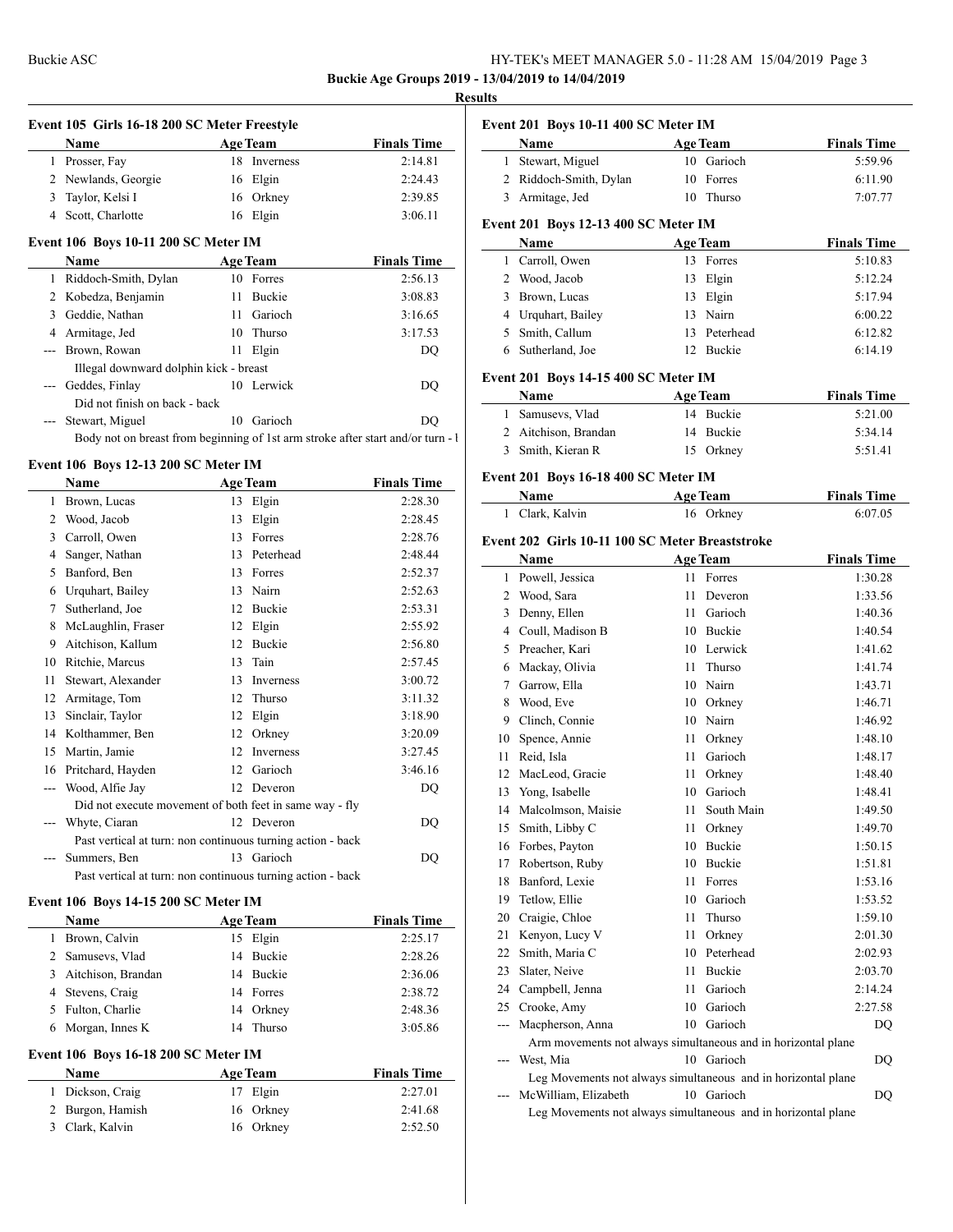$\overline{a}$ 

## Buckie ASC HY-TEK's MEET MANAGER 5.0 - 11:28 AM 15/04/2019 Page 4

## **Buckie Age Groups 2019 - 13/04/2019 to 14/04/2019**

#### **Results**

 $\overline{a}$ 

 $\overline{\phantom{a}}$ 

|    |                                                               |    |                  | <b>Buckie Age Groups 201</b> |
|----|---------------------------------------------------------------|----|------------------|------------------------------|
|    |                                                               |    |                  | F                            |
|    | Event 202 Girls 12-13 100 SC Meter Breaststroke               |    |                  |                              |
|    | Name                                                          |    | <b>Age Team</b>  | <b>Finals Time</b>           |
| 1  | Cheshire, Maya                                                | 12 | Elgin            | 1:24.25                      |
| 2  | Johnston, Lilly                                               | 13 | Elgin            | 1:28.14                      |
| 3  | Zanre-Wilson, Taylor                                          | 13 | Peterhead        | 1:29.40                      |
| 4  | Coull, Isla                                                   | 13 | <b>Buckie</b>    | 1:31.60                      |
| 5  | MacLeod, Olivia                                               | 13 | Tain             | 1:36.09                      |
| 6  | Darroch, Rianna                                               | 13 | <b>Inverness</b> | 1:37.24                      |
| 7  | Cowie, Lucy                                                   | 12 | <b>Buckie</b>    | 1:39.76                      |
| 8  | Ingleby, Faith                                                | 12 | Deveron          | 1:43.38                      |
| 9  | Dodds, Olivia                                                 | 12 | Huntly           | 1:43.70                      |
| 10 | Zarouali, Yasmeen                                             | 12 | Garioch          | 1:44.60                      |
| 11 | Christie, Michaela                                            | 12 | South Main       | 1:44.80                      |
| 12 | Beaumont, Jesseka                                             | 12 | Garioch          | 1:45.37                      |
| 13 | Fraser, Molly                                                 | 12 | South Main       | 1:46.61                      |
| 14 | Lang, Chelsea                                                 | 12 | <b>Buckie</b>    | 1:47.86                      |
| 15 | Kobedza, Natalie                                              | 12 | <b>Buckie</b>    | 1:48.63                      |
| 16 | Ewing, Leigh-ann                                              | 12 | Deveron          | 1:50.68                      |
| 17 | Wood, Chloe                                                   | 12 | Deveron          | 2:01.97                      |
|    | Barber, Madi                                                  | 12 | Inverness        | DO                           |
|    | Arm movements not always simultaneous and in horizontal plane |    |                  |                              |

Did not touch wall with both hands simultaneously at turn and/or finish

--- Anderson, Rebecca 13 Lerwick DQ

#### **Event 202 Girls 14-15 100 SC Meter Breaststroke**

|    | <b>Name</b>                                                            |    | <b>Age Team</b> | <b>Finals Time</b> |
|----|------------------------------------------------------------------------|----|-----------------|--------------------|
|    | 1 Officer, Georgia                                                     |    | 15 Elgin        | 1:16.38            |
| 2  | Sutherland, Catriona                                                   | 15 | Elgin           | 1:25.15            |
| 3  | Morris, Laurie                                                         |    | 15 Lerwick      | 1:26.14            |
|    | 4 Morton, Janey                                                        |    | 15 Elgin        | 1:27.41            |
| 5. | Murray, Erin                                                           | 15 | <b>Buckie</b>   | 1:28.62            |
|    | 6 Rodwell, Annabel                                                     |    | 15 Huntly       | 1:33.06            |
|    | Leonard, Eve                                                           |    | 15 Elgin        | 1:39.06            |
| 8. | Leitch, Ella                                                           |    | 14 Orkney       | 1:39.58            |
| 9  | Taylor, Jayden E                                                       |    | 14 Orkney       | 1:42.66            |
| 10 | Arrowsmith, Cerys                                                      |    | 14 Deveron      | 1:46.00            |
| 11 | Coghill, Ashleigh                                                      |    | 14 Thurso       | 1:49.24            |
|    | --- Poppy, Anna                                                        |    | 14 Elgin        | DO                 |
|    | Did not tough well with hoth honds simultonoously ot tum and/on finish |    |                 |                    |

Did not touch wall with both hands simultaneously at turn and/or finish

#### **Event 202 Girls 16-18 100 SC Meter Breaststroke**

|    | <b>Name</b>         | <b>Age Team</b> | <b>Finals Time</b> |
|----|---------------------|-----------------|--------------------|
| 1. | Rodwell, Sarah      | 16 Huntly       | 1:25.94            |
|    | 2 Newlands, Georgie | 16 Elgin        | 1:27.70            |
|    | 3 Hepburn, Emma     | 16 Buckie       | 1:29.20            |
|    | 4 Scott, Charlotte  | 16 Elgin        | 1:35.05            |
|    | 5 Taylor, Kelsi I   | 16 Orkney       | 1:39.75            |
|    |                     |                 |                    |

# **Event 203 Boys 10-11 100 SC Meter Backstroke**

|   | <b>Name</b>            |    | <b>Age Team</b> | <b>Finals Time</b> |
|---|------------------------|----|-----------------|--------------------|
|   | Stewart, Miguel        | 10 | Garioch         | 1:19.04            |
|   | 2 Kobedza, Benjamin    | 11 | <b>Buckie</b>   | 1:25.77            |
|   | 3 Riddoch-Smith, Dylan |    | 10 Forres       | 1:25.80            |
| 4 | Geddes, Finlay         |    | 10 Lerwick      | 1:26.09            |
|   | 5 Brown, Rowan         | 11 | Elgin           | 1:28.81            |
|   | Geddie, Nathan         | 11 | Garioch         | 1:31.55            |
|   | Smith, Gregor          | 11 | Peterhead       | 1:37.87            |
|   | Walker, Evan           | 11 | <b>Buckie</b>   | 1:44.30            |

|                                                      | 9 Murray, Jody     |  | 11 Buckie  | 1:48.56 |
|------------------------------------------------------|--------------------|--|------------|---------|
|                                                      | 10 Poojary, Nathan |  | 10 Garioch | 2:00.91 |
|                                                      | 11 Coull, Luke     |  | 10 Buckie  | 2:05.77 |
|                                                      | --- Smith, Findlay |  | 10 Garioch | DO      |
| Past vertical at turn: non continuous turning action |                    |  |            |         |

#### **Event 203 Boys 12-13 100 SC Meter Backstroke**

|    | Name               |    | <b>Age Team</b> | <b>Finals Time</b> |
|----|--------------------|----|-----------------|--------------------|
| 1  | Carroll, Owen      | 13 | Forres          | 1:09.87            |
| 2  | Sanger, Nathan     | 13 | Peterhead       | 1:16.26            |
| 3  | Urquhart, Bailey   | 13 | Nairn           | 1:21.28            |
| 4  | Parrott, Aidan     | 13 | Buckie          | 1:21.86            |
| 5  | Ritchie, Marcus    | 13 | Tain            | 1:22.75            |
| 6  | Stewart, Alexander | 13 | Inverness       | 1:23.56            |
| 7  | Armitage, Tom      | 12 | Thurso          | 1:24.34            |
| 8  | Sutherland, Joe    | 12 | Buckie          | 1:25.92            |
| 9  | Aitchison, Kallum  | 12 | <b>Buckie</b>   | 1:26.63            |
| 10 | Sinclair, Taylor   | 12 | Elgin           | 1:29.72            |
| 11 | Martin, Jamie      | 12 | Inverness       | 1:32.65            |
| 12 | Kolthammer, Ben    | 12 | Orkney          | 1:35.46            |
| 13 | Whyte, Ciaran      | 12 | Deveron         | 1:39.20            |
| 14 | Summers, Ben       | 13 | Garioch         | 1:41.81            |
| 15 | Wood, Alfie Jay    | 12 | Deveron         | 1:42.69            |
| 16 | Pritchard, Hayden  | 12 | Garioch         | 1:50.12            |

#### **Event 203 Boys 14-15 100 SC Meter Backstroke**

| Name                 | <b>Age Team</b> | <b>Finals Time</b> |
|----------------------|-----------------|--------------------|
| Brown, Calvin        | 15 Elgin        | 1:06.45            |
| 2 Samusevs, Vlad     | 14 Buckie       | 1:12.28            |
| 3 Stevens, Craig     | 14 Forres       | 1:14.18            |
| 4 Smith, Kieran R    | 15 Orkney       | 1:15.70            |
| 5 Aitchison, Brandan | 14 Buckie       | 1:17.79            |
| Fulton, Charlie      | 14 Orkney       | 1:20.10            |

#### **Event 203 Boys 16-18 100 SC Meter Backstroke**

| <b>Age Team</b><br><b>Name</b> |              | <b>Finals Time</b> |
|--------------------------------|--------------|--------------------|
| 1 Dickson, Craig               | 17 Elgin     | 1:05.27            |
| 2 Airey, Andrew                | 16 Inverness | 1:07.70            |
| 3 Burgon, Hamish               | 16 Orkney    | 1:19.35            |

#### **Event 204 Girls 10-11 200 SC Meter Backstroke**

|    | Name                                                 |    | <b>Age Team</b> | <b>Finals Time</b> |
|----|------------------------------------------------------|----|-----------------|--------------------|
| 1  | Denny, Ellen                                         | 11 | Garioch         | 2:55.78            |
| 2  | Thomas, Abigail                                      | 10 | Nairn           | 3:02.06            |
| 3  | Wood, Sara                                           | 11 | Deveron         | 3:09.70            |
| 4  | Garrow, Ella                                         | 10 | Nairn           | 3:10.32            |
| 5  | Mackay, Olivia                                       | 11 | Thurso          | 3:10.72            |
| 6  | Wood, Eve                                            | 10 | Orkney          | 3:14.23            |
| 7  | MacPherson, Jessica                                  | 11 | Nairn           | 3:15.63            |
| 8  | Tetlow, Ellie                                        | 10 | Garioch         | 3:21.91            |
| 9  | Forbes, Payton                                       | 10 | Buckie          | 3:22.12            |
| 10 | Spence, Annie                                        | 11 | Orkney          | 3:32.16            |
| 11 | Malcolmson, Maisie                                   | 11 | South Main      | 3:33.13            |
| 12 | Yong, Isabelle                                       | 10 | Garioch         | 3:38.04            |
| 13 | Kenyon, Lucy V                                       | 11 | Orkney          | 3:49.70            |
| 14 | Macpherson, Anna                                     | 10 | Garioch         | 4:19.14            |
|    | Coull, Madison B                                     | 10 | Buckie          | DQ                 |
|    | Doct transied at true was continuous trunced patient |    |                 |                    |

Past vertical at turn: non continuous turning action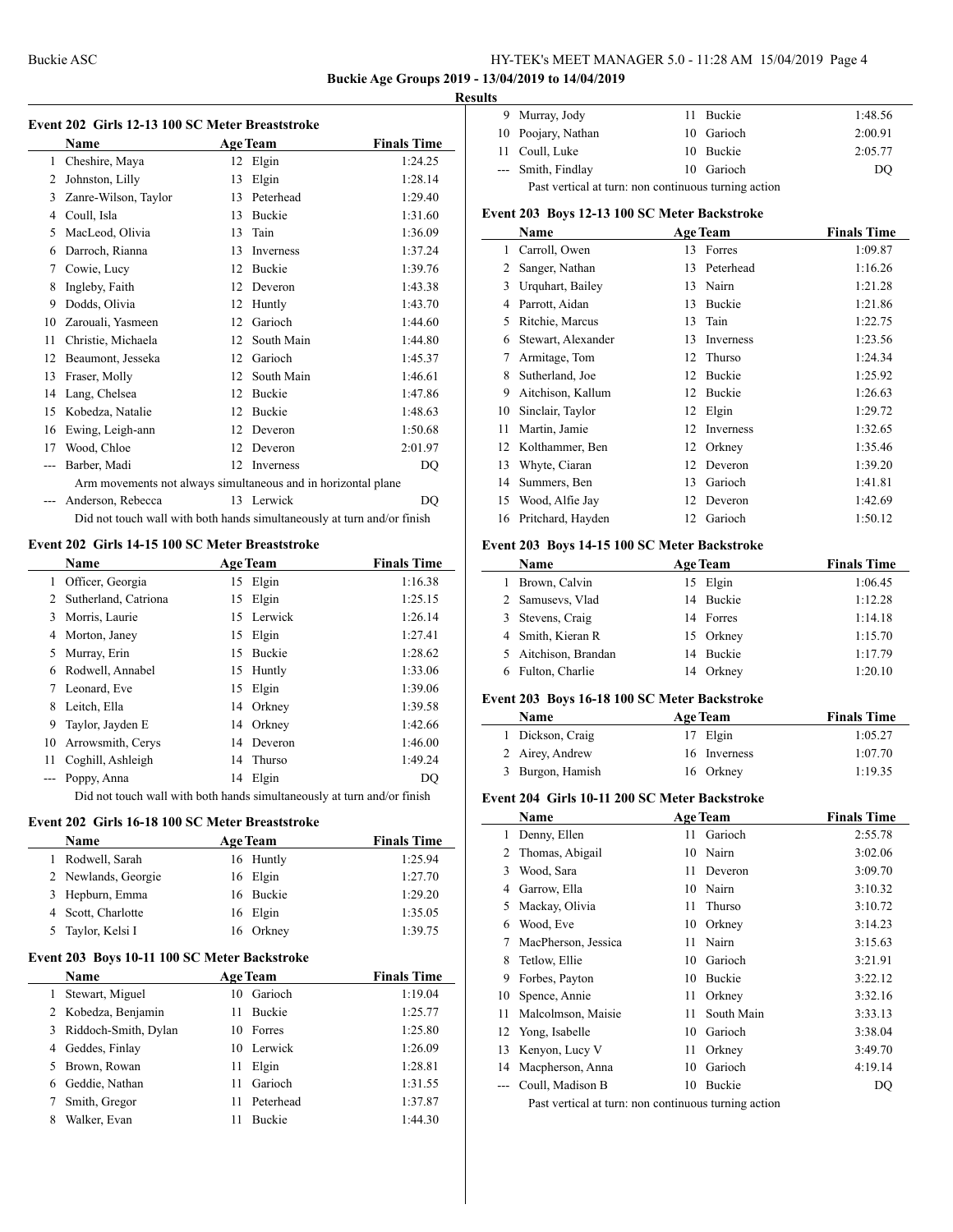### **Buckie Age Groups 2019 - 13/04/2019 to 14/04/2019**

#### **Results**

| (Event 204 Girls 10-11 200 SC Meter Backstroke) |                                                      |    |                 |                    |  |
|-------------------------------------------------|------------------------------------------------------|----|-----------------|--------------------|--|
|                                                 | <b>Name</b>                                          |    | <b>Age Team</b> | <b>Finals Time</b> |  |
|                                                 | --- Smith, Libby C                                   |    | 11 Orkney       | DO                 |  |
|                                                 | Past vertical at turn: non continuous turning action |    |                 |                    |  |
|                                                 | MacLeod, Gracie                                      |    | 11 Orkney       | DO                 |  |
|                                                 | Past vertical at turn: independent kicks             |    |                 |                    |  |
|                                                 | Reid, Isla                                           |    | 11 Garioch      | DO                 |  |
|                                                 | Past vertical at turn: non continuous turning action |    |                 |                    |  |
|                                                 | Event 204 Girls 12-13 200 SC Meter Backstroke        |    |                 |                    |  |
|                                                 | <b>Name</b>                                          |    | <b>Age Team</b> | <b>Finals Time</b> |  |
| 1                                               | Johnston, Lilly                                      | 13 | Elgin           | 2:37.33            |  |
| 2                                               | Cheshire, Maya                                       | 12 | Elgin           | 2:42.83            |  |
| 3                                               | Zanre-Wilson, Taylor                                 | 13 | Peterhead       | 2:52.02            |  |
| 4                                               | Bain, Keira                                          | 12 | Thurso          | 3:02.73            |  |
| 5                                               | Coull, Isla                                          | 13 | <b>Buckie</b>   | 3:05.56            |  |
| 6                                               | Christie, Michaela                                   | 12 | South Main      | 3:05.57            |  |
| 7                                               | Clokie, Annabelle                                    | 13 | Nairn           | 3:06.08            |  |
| 8                                               | Kobedza, Natalie                                     | 12 | <b>Buckie</b>   | 3:06.78            |  |
| 9                                               | Fraser, Molly                                        | 12 | South Main      | 3:07.13            |  |
| 10                                              | Ewing, Leigh-ann                                     | 12 | Deveron         | 3:19.74            |  |
| 11                                              | Zarouali, Yasmeen                                    | 12 | Garioch         | 3:23.91            |  |
| 12                                              | Lang, Chelsea                                        | 12 | <b>Buckie</b>   | 3:29.72            |  |
| 13                                              | Beaumont, Jesseka                                    | 12 | Garioch         | 3:34.58            |  |
| 14                                              | Wood, Chloe                                          | 12 | Deveron         | 3:43.12            |  |
| $---$                                           | Ingleby, Faith                                       | 12 | Deveron         | DO                 |  |
|                                                 | Toes over the gutter                                 |    |                 |                    |  |

#### **Event 204 Girls 14-15 200 SC Meter Backstroke**

|    | Name                 |     | <b>Age Team</b> | <b>Finals Time</b> |
|----|----------------------|-----|-----------------|--------------------|
| 1  | Sutherland, Catriona | 15  | Elgin           | 2:27.73            |
| 2  | Officer, Georgia     |     | 15 Elgin        | 2:34.04            |
| 3  | Leonard, Eve         |     | 15 Elgin        | 2:46.68            |
|    | 4 Morris, Laurie     |     | 15 Lerwick      | 2:49.66            |
| 5. | Gallacher, Alana     |     | 14 Forres       | 2:50.38            |
| 6  | Murray, Erin         | 15. | Buckie          | 2:59.77            |
|    | Leitch, Ella         |     | 14 Orkney       | 3:00.01            |
| 8  | Coghill, Ashleigh    |     | 14 Thurso       | 3:27.20            |
| 9  | Arrowsmith, Cerys    |     | 14 Deveron      | 3:30.05            |
| 10 | Taylor, Jayden E     | 14  | Orkney          | 3:34.00            |
|    |                      |     |                 |                    |

# **Event 204 Girls 16-18 200 SC Meter Backstroke**

| <b>Name</b>         | <b>Age Team</b> | <b>Finals Time</b> |  |
|---------------------|-----------------|--------------------|--|
| 1 Prosser, Fay      | 18 Inverness    | 2:29.04            |  |
| 2 Newlands, Georgie | 16 Elgin        | 2:37.22            |  |
| 3 Taylor, Kelsi I   | 16 Orkney       | 2:54.58            |  |

## **Event 205 Boys 10-11 200 SC Meter Breaststroke**

|                                                               | <b>Name</b>         |  | <b>Age Team</b> | <b>Finals Time</b> |  |
|---------------------------------------------------------------|---------------------|--|-----------------|--------------------|--|
|                                                               | 1 Stewart, Miguel   |  | 10 Garioch      | 3:34.30            |  |
|                                                               | 2 Brown, Rowan      |  | 11 Elgin        | 3:43.14            |  |
|                                                               | 3 Kobedza, Benjamin |  | 11 Buckie       | 3:52.29            |  |
|                                                               | --- Geddie, Nathan  |  | 11 Garioch      | DO                 |  |
| Leg Movements not always simultaneous and in horizontal plane |                     |  |                 |                    |  |

#### **Event 205 Boys 12-13 200 SC Meter Breaststroke**

| <b>Name</b>         | <b>Age Team</b> | <b>Finals Time</b> |  |
|---------------------|-----------------|--------------------|--|
| 1 Wood, Jacob       | 13 Elgin        | 2:52.54            |  |
| 2 Aitchison, Kallum | 12 Buckie       | 3:10.80            |  |
| 3 Smith, Callum     | 13 Peterhead    | 3:10.81            |  |

| 4  | Sanger, Nathan                                                                |    | 13 Peterhead | 3:13.89 |
|----|-------------------------------------------------------------------------------|----|--------------|---------|
| 5. | Sutherland, Joe                                                               |    | 12 Buckie    | 3:18.96 |
| 6  | Ritchie, Marcus                                                               |    | 13 Tain      | 3:20.21 |
|    | McLaughlin, Fraser                                                            |    | 12 Elgin     | 3:37.46 |
| 8  | Martin, Jamie                                                                 |    | 12 Inverness | 3:39.08 |
| 9  | Armitage, Tom                                                                 |    | 12 Thurso    | 3:43.37 |
| 10 | Kolthammer, Ben                                                               | 12 | Orkney       | 4:05.71 |
| 11 | Wood, Alfie Jay                                                               |    | 12 Deveron   | 4:10.91 |
|    | Whyte, Ciaran                                                                 |    | 12 Deveron   | DO      |
|    | Head did not break surface before hands turned inside at widest part of 2nd s |    |              |         |
|    | Summers, Ben                                                                  | 13 | Garioch      | DO      |
|    | Did not touch wall with both hands simultaneously at turn and/or finish       |    |              |         |
|    |                                                                               |    |              |         |

### **Event 205 Boys 14-15 200 SC Meter Breaststroke**

| Name                                                                    |    | <b>Age Team</b> | <b>Finals Time</b> |  |
|-------------------------------------------------------------------------|----|-----------------|--------------------|--|
| 1 Aitchison, Brandan                                                    |    | 14 Buckie       | 2:49.84            |  |
| 2 Stevens, Craig                                                        |    | 14 Forres       | 2:55.06            |  |
| 3 Fulton, Charlie                                                       |    | 14 Orkney       | 3:03.79            |  |
| 4 Morgan, Innes K                                                       |    | 14 Thurso       | 3:10.76            |  |
| --- Strasdin, Thomas                                                    |    | 15 Elgin        | DO                 |  |
| Did not touch wall with both hands simultaneously at turn and/or finish |    |                 |                    |  |
| --- Samusevs, Vlad                                                      | 14 | <b>Buckie</b>   | DO                 |  |
| Did not touch wall with both hands simultaneously at turn and/or finish |    |                 |                    |  |

#### **Event 205 Boys 16-18 200 SC Meter Breaststroke**

| Name             | <b>Age Team</b> | <b>Finals Time</b> |  |
|------------------|-----------------|--------------------|--|
| 1 Burgon, Hamish | 16 Orkney       | 3:12.41            |  |
| 2 Clark, Kalvin  | 16 Orkney       | 3:13.41            |  |

#### **Event 301 Boys 10-11 400 SC Meter Freestyle**

| <b>Name</b><br><b>Age Team</b> |               | <b>Finals Time</b> |
|--------------------------------|---------------|--------------------|
| Stewart, Miguel                | 10 Garioch    | 5:24.81            |
| 2 Kobedza, Benjamin            | <b>Buckie</b> | 5:53.91            |
| 3 Geddes, Finlay               | 10 Lerwick    | 6:02.49            |
| 4 Brown, Rowan                 | 11 Elgin      | 6:04.88            |
| Geddie, Nathan                 | 11 Garioch    | 6:10.18            |

#### **Event 301 Boys 12-13 400 SC Meter Freestyle**

|    | <b>Name</b>         |    | <b>Age Team</b> | <b>Finals Time</b> |
|----|---------------------|----|-----------------|--------------------|
|    | Wood, Jacob         | 13 | Elgin           | 4:37.45            |
|    | 2 Brown, Lucas      | 13 | Elgin           | 4:42.61            |
|    | 3 Carroll, Owen     | 13 | Forres          | 4:48.10            |
|    | 4 Sanger, Nathan    |    | 13 Peterhead    | 5:12.13            |
|    | 5 Banford, Ben      |    | 13 Forres       | 5:17.13            |
|    | 6 Aitchison, Kallum |    | 12 Buckie       | 5:27.11            |
|    | Sutherland, Joe     | 12 | <b>Buckie</b>   | 5:29.07            |
| 8  | Thompson, Alex      |    | 12 Buckie       | 5:35.13            |
| 9  | Parrott, Aidan      | 13 | <b>Buckie</b>   | 5:51.30            |
| 10 | Armitage, Tom       | 12 | Thurso          | 5:54.84            |

## **Event 301 Boys 14-15 400 SC Meter Freestyle**

| Name                 | <b>Age Team</b> | <b>Finals Time</b> |
|----------------------|-----------------|--------------------|
| Brown, Calvin<br>1.  | 15 Elgin        | 4:35.46            |
| 2 Samusevs, Vlad     | 14 Buckie       | 4:52.88            |
| 3 Stevens, Craig     | 14 Forres       | 4:53.86            |
| 4 Aitchison, Brandan | 14 Buckie       | 4:54.08            |
| 5 Smith, Kieran R    | 15 Orkney       | 5:07.15            |
| 6 Fulton, Charlie    | 14 Orkney       | 5:28.27            |
| Morgan, Innes K      | Thurso<br>14    | 5:41.30            |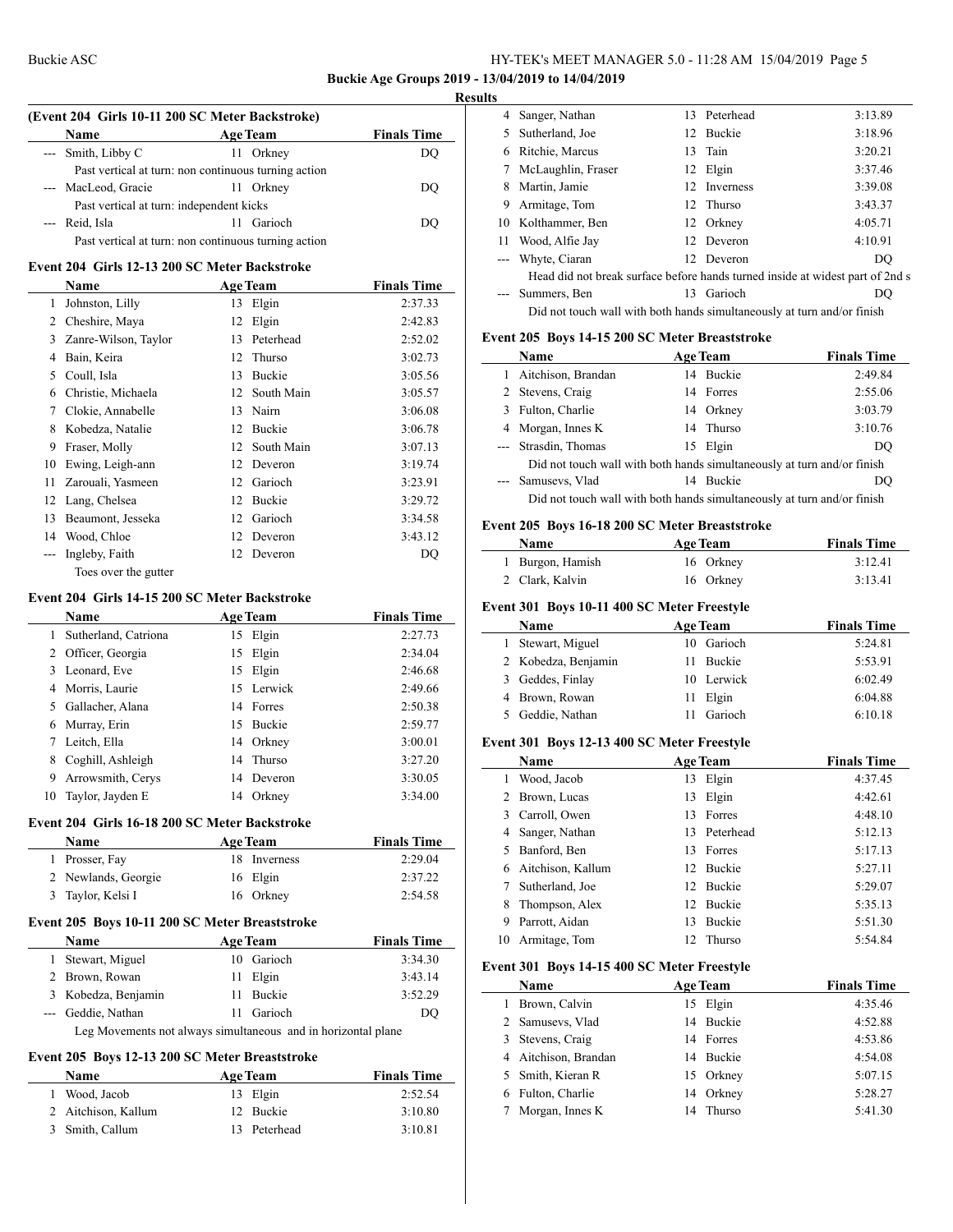**Buckie Age Groups 2019 - 13/04/2019 to 14/04/2019**

#### **Results**

 $\overline{a}$ 

 $\overline{a}$ 

| Event 301 Boys 16-18 400 SC Meter Freestyle  |                                              |      |                 |                    |  |  |  |
|----------------------------------------------|----------------------------------------------|------|-----------------|--------------------|--|--|--|
|                                              | Name                                         |      | <b>Age Team</b> | <b>Finals Time</b> |  |  |  |
|                                              | 1 Dickson, Craig                             |      | 17 Elgin        | 4:39.91            |  |  |  |
|                                              | 2 Airey, Andrew                              |      | 16 Inverness    | 5:05.91            |  |  |  |
|                                              | 3 Clark, Kalvin                              |      | 16 Orkney       | 5:28.57            |  |  |  |
| Event 302 Girls 10-11 100 SC Meter Freestyle |                                              |      |                 |                    |  |  |  |
|                                              | Name                                         |      | <b>Age Team</b> | <b>Finals Time</b> |  |  |  |
|                                              | 1 Powell, Jessica                            |      | 11 Forres       | 1:10.51            |  |  |  |
|                                              | 2 Coull, Madison B                           |      | 10 Buckie       | 1:12.25            |  |  |  |
|                                              | 3 Denny, Ellen                               |      | 11 Garioch      | 1:12.36            |  |  |  |
|                                              | 4 Preacher, Kari                             |      | 10 Lerwick      | 1:14.73            |  |  |  |
|                                              | 5 Wood, Eve                                  |      | 10 Orkney       | 1:14.92            |  |  |  |
|                                              | 6 Garrow, Ella                               |      | 10 Nairn        | 1:15.30            |  |  |  |
|                                              | 7 Reid, Isla                                 | 11.  | Garioch         | 1:18.13            |  |  |  |
|                                              | 8 Wood, Sara                                 |      | 11 Deveron      | 1:19.78            |  |  |  |
|                                              | 9 Malcolmson, Maisie                         |      | 11 South Main   | 1:19.91            |  |  |  |
|                                              | 10 Main, Kirsten                             |      | 11 Nairn        | 1:20.34            |  |  |  |
|                                              | 11 Reid, Nevaeh                              |      | 10 Buckie       | 1:20.73            |  |  |  |
|                                              | 12 MacPherson, Jessica                       |      | 11 Nairn        | 1:21.09            |  |  |  |
|                                              | 13 Spence, Annie                             |      | 11 Orkney       | 1:21.32            |  |  |  |
|                                              | 14 Mackay, Olivia                            | 11   | Thurso          | 1:21.38            |  |  |  |
|                                              | 15 Forbes, Payton                            |      | 10 Buckie       | 1:24.83            |  |  |  |
|                                              | 16 Craigie, Chloe                            | 11.  | Thurso          | 1:25.79            |  |  |  |
|                                              | 17 MacLeod, Gracie                           | 11 - | Orkney          | 1:26.71            |  |  |  |
|                                              | 18 Tetlow, Ellie                             |      | 10 Garioch      | 1:27.48            |  |  |  |
|                                              | 19 Allan, Ailsa                              | 11   | Forres          | 1:28.34            |  |  |  |
|                                              | 20 Smith, Libby C                            | 11 - | Orkney          | 1:30.30            |  |  |  |
|                                              | 21 Duncan, Lucy                              | 11   | Deveron         | 1:30.81            |  |  |  |
|                                              | 22 Yong, Isabelle                            |      | 10 Garioch      | 1:31.89            |  |  |  |
|                                              | 23 Robertson, Ruby                           |      | 10 Buckie       | 1:33.46            |  |  |  |
|                                              | 24 Kenyon, Lucy V                            |      | 11 Orkney       | 1:34.25            |  |  |  |
|                                              | 25 Gault, Brooke                             |      | 10 Buckie       | 1:34.38            |  |  |  |
|                                              | 26 Campbell, Jenna                           | 11 - | Garioch         | 1:36.47            |  |  |  |
|                                              | 27 West, Mia                                 |      | 10 Garioch      | 1:37.06            |  |  |  |
|                                              | 28 Bathgate, Abbie                           |      | 10 Inverness    | 1:41.06            |  |  |  |
|                                              | 29 McWilliam, Elizabeth                      |      | 10 Garioch      | 1:46.92            |  |  |  |
| 30                                           | Slater, Neive                                | 11   | Buckie          | 1:54.06            |  |  |  |
|                                              | Event 302 Girls 12-13 100 SC Meter Freestyle |      |                 |                    |  |  |  |
|                                              | Name                                         |      | <b>Age Team</b> | <b>Finals Time</b> |  |  |  |
| 1                                            | Cheshire, Maya                               |      | 12 Elgin        | 1:06.20            |  |  |  |
| 2                                            | Menzies, Isla                                | 13   | Huntly          | 1:08.24            |  |  |  |
| 3                                            | Zanre-Wilson, Taylor                         | 13   | Peterhead       | 1:11.24            |  |  |  |
|                                              | 4 Kobedza, Natalie                           |      | 12 Buckie       | 1:11.56            |  |  |  |
| 5                                            | Skinner, Sophie                              | 12   | Tain            | 1:11.63            |  |  |  |
|                                              | 6 Woodman, Darcey                            |      | 12 Nairn        | 1:12.24            |  |  |  |
| 7                                            | Anderson, Rebecca                            | 13   | Lerwick         | 1:12.84            |  |  |  |
| 8                                            | Fraser, Molly                                | 12   | South Main      | 1:13.82            |  |  |  |
| 9                                            | Darroch, Rianna                              | 13   | Inverness       | 1:13.92            |  |  |  |
|                                              | 10 Bathgate, Sophie                          | 13   | Inverness       | 1:14.90            |  |  |  |

 Strasdin, Niamh 13 Elgin 1:14.96 12 Coull, Isla 13 Buckie 1:15.69 13 Dodds, Olivia 12 Huntly 1:15.99<br>14 Christie, Michaela 12 South Main 1:16.08 Christie, Michaela 12 South Main 1:16.08 Ingleby, Faith 12 Deveron 1:17.00 16 Ross, Eve 12 Nairn 1:17.90 Duncan, Jenny 12 Deveron 1:18.05

| 18 Ewing, Leigh-ann  | 12 Deveron   | 1:21.20 |
|----------------------|--------------|---------|
| 19 Lang, Chelsea     | 12 Buckie    | 1:21.81 |
| 20 Beaumont, Jesseka | 12 Garioch   | 1:23.77 |
| 21 Cowie, Lucy       | 12 Buckie    | 1:26.29 |
| 22 Barber, Madi      | 12 Inverness | 1:26.41 |

#### **Event 302 Girls 14-15 100 SC Meter Freestyle**

|    | Name                   |    | <b>Age Team</b> | <b>Finals Time</b> |
|----|------------------------|----|-----------------|--------------------|
|    | 1 Officer, Georgia     |    | 15 Elgin        | 1:02.67            |
|    | 2 Sutherland, Catriona | 15 | Elgin           | 1:04.05            |
| 3  | Smith-Macaulay, Rosie  |    | 15 Nairn        | 1:04.90            |
| 4  | Morris, Laurie         |    | 15 Lerwick      | 1:07.20            |
| 5  | Wood, Erica            | 15 | <b>Buckie</b>   | 1:09.68            |
| 6  | Morton, Janey          | 15 | Elgin           | 1:09.81            |
|    | Wetherell, Maddie      | 14 | Forres          | 1:11.53            |
| 8  | Poppy, Anna            |    | 14 Elgin        | 1:11.74            |
| 9  | Leitch, Ella           | 14 | Orkney          | 1:12.04            |
| 10 | Gallacher, Alana       | 14 | Forres          | 1:13.02            |
| 11 | Arrowsmith, Cerys      |    | 14 Deveron      | 1:20.03            |
| 12 | Taylor, Jayden E       | 14 | Orkney          | 1:24.88            |
| 13 | Coghill, Ashleigh      | 14 | Thurso          | 1:29.89            |

#### **Event 302 Girls 16-18 100 SC Meter Freestyle**

| Name                | <b>Age Team</b> | <b>Finals Time</b> |
|---------------------|-----------------|--------------------|
| 1 Prosser, Fay      | 18 Inverness    | 1:01.41            |
| 2 Newlands, Georgie | 16 Elgin        | 1:05.06            |
| 3 Hepburn, Emma     | 16 Buckie       | 1:09.22            |
| 4 Taylor, Kelsi I   | 16 Orkney       | 1:12.50            |
| 5 Scott, Charlotte  | 16 Elgin        | 1:20.44            |

#### **Event 303 Boys 10-11 100 SC Meter Breaststroke**

|   | Name                 | <b>Age Team</b>     | <b>Finals Time</b> |
|---|----------------------|---------------------|--------------------|
|   | Riddoch-Smith, Dylan | 10 Forres           | 1:42.29            |
|   | 2 Stewart, Miguel    | 10 Garioch          | 1:42.42            |
| 3 | Armitage, Jed        | 10 Thurso           | 1:50.71            |
|   | 4 Kobedza, Benjamin  | <b>Buckie</b><br>11 | 1:52.21            |
|   | 5 Murray, Jody       | <b>Buckie</b><br>11 | 1:59.14            |
|   | Walker, Evan         | <b>Buckie</b><br>11 | 1:59.16            |
|   | Coull, Luke          | <b>Buckie</b><br>10 | 2:30.84            |
|   | --- Geddie, Nathan   | Garioch<br>11       | DO                 |
|   |                      |                     |                    |

Leg Movements not always simultaneous and in horizontal plane

#### **Event 303 Boys 12-13 100 SC Meter Breaststroke**

|                                                               | Name                 |     | <b>Age Team</b>  | <b>Finals Time</b> |  |
|---------------------------------------------------------------|----------------------|-----|------------------|--------------------|--|
|                                                               | Aitchison, Kallum    |     | 12 Buckie        | 1:28.06            |  |
|                                                               | 2 Sanger, Nathan     |     | 13 Peterhead     | 1:29.81            |  |
|                                                               | 3 Stewart, Alexander | 13. | Inverness        | 1:33.60            |  |
|                                                               | 4 Sutherland, Joe    |     | 12 Buckie        | 1:34.66            |  |
|                                                               | 5 Morrison, Dylan    | 13. | <b>Inverness</b> | 1:40.85            |  |
| 6                                                             | Thompson, Alex       |     | 12 Buckie        | 1:41.83            |  |
| 7                                                             | Armitage, Tom        |     | 12 Thurso        | 1:47.19            |  |
|                                                               | --- Sinclair, Taylor |     | 12 Elgin         | DO                 |  |
| Leg Movements not always simultaneous and in horizontal plane |                      |     |                  |                    |  |

# **Event 303 Boys 14-15 100 SC Meter Breaststroke**

| <b>Name</b>          | <b>Age Team</b> | <b>Finals Time</b> |
|----------------------|-----------------|--------------------|
| 1 Aitchison, Brandan | 14 Buckie       | 1:15.80            |
| 2 Samusevs, Vlad     | 14 Buckie       | 1:18.90            |
| 3 Fulton, Charlie    | 14 Orkney       | 1:23.17            |
| 4 Strasdin, Thomas   | 15 Elgin        | 1:26.38            |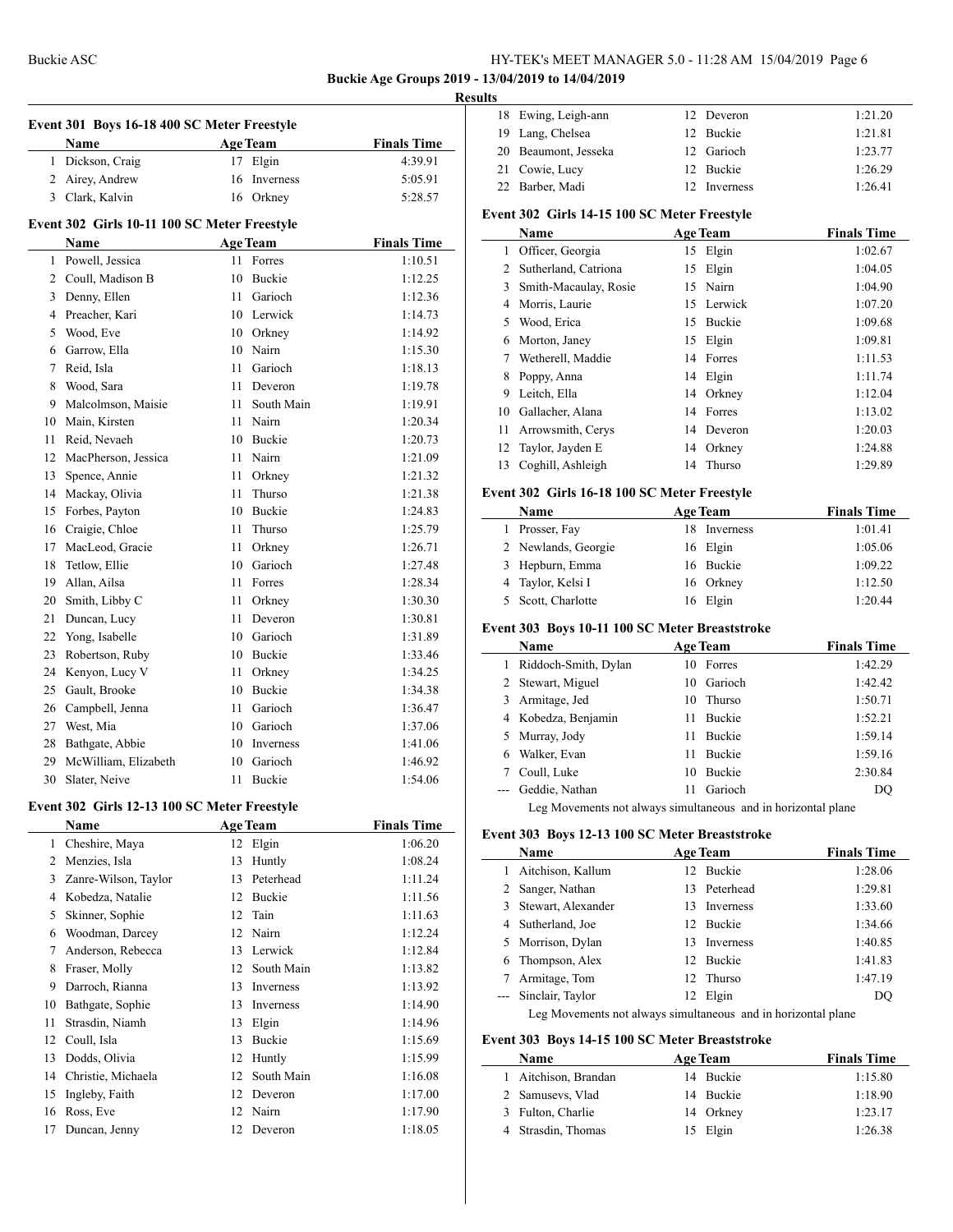**Buckie Age Groups 2019 - 13/04/2019 to 14/04/2019**

|                | (Event 303 Boys 14-15 100 SC Meter Breaststroke)    |                                                   |                    |
|----------------|-----------------------------------------------------|---------------------------------------------------|--------------------|
|                | <b>Name</b>                                         | Age Team                                          | <b>Finals Time</b> |
|                | 5 Smith, Kieran R                                   | 15 Orkney                                         | 1:26.52            |
|                | 6 Morgan, Innes K                                   | 14 Thurso                                         | 1:31.25            |
|                | 7 Gardner, Darach                                   | 15 Huntly                                         | 1:33.89            |
|                | Event 303 Boys 16-18 100 SC Meter Breaststroke      |                                                   |                    |
|                | Name                                                | <b>Example 2 Age Team</b>                         | <b>Finals Time</b> |
|                | 1 Burgon, Hamish                                    | 16 Orkney                                         | 1:26.56            |
|                | 2 Clark, Kalvin                                     | 16 Orkney                                         | 1:30.60            |
|                | Event 304 Girls 10-11 200 SC Meter Butterfly        |                                                   |                    |
|                | Name<br><u> 1990 - Jan Bartha, politik a</u>        | <b>Age Team</b>                                   | <b>Finals Time</b> |
|                | 1 Preacher, Kari                                    | 10 Lerwick                                        | 3:08.75            |
|                | 2 Coull, Madison B                                  | 10 Buckie                                         | 3:10.72            |
|                | 3 Denny, Ellen                                      | 11 Garioch                                        | 3:11.53            |
|                | Event 304 Girls 12-13 200 SC Meter Butterfly        |                                                   |                    |
|                |                                                     | Name Age Team                                     | <b>Finals Time</b> |
|                | 1 Ross, Eleanor                                     | 12 Tain                                           | 2:50.30            |
|                | 2 Zanre-Wilson, Taylor                              | 13 Peterhead                                      | 3:11.47            |
|                | 3 Darroch, Rianna                                   | 13 Inverness                                      | 3:18.00            |
|                | 4 Christie, Michaela                                | 12 South Main                                     | 3:26.52            |
|                | 5 Bain, Keira                                       | 12 Thurso                                         | 3:28.08            |
|                | 6 Fraser, Molly                                     | 12 South Main                                     | 3:30.73            |
|                |                                                     |                                                   |                    |
|                | Event 304 Girls 14-15 200 SC Meter Butterfly        |                                                   | <b>Finals Time</b> |
|                | Name<br>1 Morris, Laurie                            | <b>Example 2 Age Team</b><br>15 Lerwick           | 2:59.68            |
|                | 2 Wood, Erica                                       | 15 Buckie                                         | 3:02.91            |
|                | 3 Murray, Erin                                      | 15 Buckie                                         | 3:26.72            |
|                |                                                     |                                                   |                    |
|                |                                                     |                                                   |                    |
|                | --- Riach, Jessica                                  | 14 Elgin                                          | DQ                 |
|                |                                                     | Did not execute movement of both feet in same way |                    |
|                | Event 304 Girls 16-18 200 SC Meter Butterfly        |                                                   |                    |
|                | Name                                                | <b>Example 2 Age Team</b>                         | <b>Finals Time</b> |
|                | 1 Prosser, Fay                                      | 18 Inverness                                      | 2:39.16            |
|                | Event 305 Boys 10-11 200 SC Meter Freestyle         |                                                   |                    |
|                | <b>Name</b>                                         | <b>Age Team</b>                                   | <b>Finals Time</b> |
|                | 1 Stewart, Miguel 10 Garioch                        |                                                   | 2:30.68            |
|                | 2 Geddes, Finlay                                    | 10 Lerwick                                        | 2:41.75            |
| 3              | Kobedza, Benjamin                                   | Buckie<br>11                                      | 2:44.18            |
| 4              | Brown, Rowan                                        | Elgin<br>11                                       | 2:50.45            |
| 5              | Armitage, Jed                                       | Thurso<br>10                                      | 3:02.42            |
|                |                                                     |                                                   |                    |
|                | Event 305 Boys 12-13 200 SC Meter Freestyle<br>Name | <b>Age Team</b>                                   | <b>Finals Time</b> |
|                | 1 Carroll, Owen                                     | 13 Forres                                         | 2:22.15            |
| $\overline{2}$ | Sanger, Nathan                                      | 13 Peterhead                                      | 2:27.01            |
| 3              | Urquhart, Bailey                                    | 13 Nairn                                          | 2:31.57            |
| $\overline{4}$ | Sutherland, Joe                                     | 12 Buckie                                         | 2:34.62            |
| 5              | Thompson, Alex                                      | 12 Buckie                                         | 2:35.85            |
| 6              | Aitchison, Kallum                                   | 12 Buckie                                         | 2:36.77            |
| 7              |                                                     | Inverness<br>13                                   |                    |
| 8              | Stewart, Alexander                                  | Buckie<br>13                                      | 2:39.15<br>2:41.58 |
| 9              | Parrott, Aidan                                      |                                                   |                    |
|                | Sinclair, Taylor                                    | Elgin<br>12                                       | 2:53.35            |
| $\overline{a}$ | 10 Kolthammer, Ben<br>McLaughlin, Fraser            | Orkney<br>12<br>Elgin<br>12                       | 2:56.48<br>DQ      |

|              | Name                                                              | <b>Age Team</b>                                                          | <b>Finals Time</b> |
|--------------|-------------------------------------------------------------------|--------------------------------------------------------------------------|--------------------|
| $\mathbf{1}$ | Brown, Calvin                                                     | Elgin<br>15                                                              | 2:07.24            |
|              | 2 Samusevs, Vlad                                                  | Buckie<br>14                                                             | 2:13.95            |
|              | 3 Stevens, Craig                                                  | 14<br>Forres                                                             | 2:19.57            |
|              | 4 Smith, Kieran R                                                 | 15<br>Orkney                                                             | 2:21.56            |
| 5            | Aitchison, Brandan                                                | 14<br>Buckie                                                             | 2:22.42            |
|              |                                                                   |                                                                          |                    |
|              | Event 305 Boys 16-18 200 SC Meter Freestyle                       |                                                                          |                    |
|              | Name                                                              | <b>Age Team</b>                                                          | <b>Finals Time</b> |
| 1            | Dickson, Craig                                                    | Elgin<br>17                                                              | 2:06.95            |
|              | *2 Burgon, Hamish                                                 | 16<br>Orkney                                                             | 2:19.91            |
|              | *2 Airey, Andrew                                                  | Inverness<br>16                                                          | 2:19.91            |
|              | 4 Clark, Kalvin                                                   | 16 Orkney                                                                | 2:33.52            |
|              | Event 306 Girls 10-11 200 SC Meter IM                             |                                                                          |                    |
|              | Name                                                              | <b>Age Team</b>                                                          | <b>Finals Time</b> |
|              | 1 Powell, Jessica                                                 | Forres<br>11                                                             | 2:53.00            |
|              | 2 Denny, Ellen                                                    | Garioch<br>11                                                            | 2:59.59            |
| 3            | Coull, Madison B                                                  | Buckie<br>10                                                             | 3:02.44            |
|              | 4 Wood, Eve                                                       | Orkney<br>10                                                             | 3:13.51            |
|              | 5 Wood, Sara                                                      | Deveron<br>11                                                            | 3:14.16            |
|              | 6 Clinch, Connie                                                  | Nairn<br>10                                                              | 3:17.95            |
|              | 7 Forbes, Payton                                                  | Buckie<br>10                                                             | 3:19.69            |
|              | 8 Banford, Lexie                                                  | Forres<br>11                                                             | 3:20.99            |
|              | 9 Main, Kirsten                                                   | Nairn<br>11                                                              | 3:24.54            |
|              | 10 MacPherson, Jessica                                            | Nairn<br>11 -                                                            | 3:25.71            |
| 11           | Malcolmson, Maisie                                                | South Main<br>11.                                                        | 3:25.72            |
|              | 12 Reid, Nevaeh                                                   | 10 Buckie                                                                | 3:25.85            |
| 13           | Reid, Isla                                                        | Garioch<br>11.                                                           | 3:26.66            |
| 14           | Spence, Annie                                                     | Orkney<br>11.                                                            | 3:30.13            |
| 15           | Tetlow, Ellie                                                     | Garioch<br>10                                                            | 3:30.67            |
|              | 16 Craigie, Chloe                                                 | 11<br>Thurso                                                             | 3:41.22            |
| 17           | Robertson, Ruby                                                   | Buckie<br>10                                                             | 3:44.38            |
|              |                                                                   | 11<br>Deveron                                                            |                    |
| 18<br>19     | Duncan, Lucy<br>Kenyon, Lucy V                                    | 11.                                                                      | 3:44.84<br>3:54.80 |
|              |                                                                   | Orkney<br>Garioch<br>11.                                                 | 4:02.06            |
|              | 20 Campbell, Jenna<br>--- MacLeod, Gracie                         |                                                                          |                    |
|              |                                                                   | Orkney<br>11                                                             | DQ                 |
|              | Past vertical at turn: independent kicks - back<br>Smith, Libby C |                                                                          |                    |
| ---          |                                                                   | Orkney<br>11                                                             | DQ                 |
|              |                                                                   | More than one arm pull under water after start or turn - fly<br>10 Nairn |                    |
|              | Garrow, Ella<br>Past vertical at turn: independent kicks - back   |                                                                          | DQ                 |
|              |                                                                   | 10 Garioch                                                               |                    |
|              | Macpherson, Anna                                                  |                                                                          | DQ                 |
|              |                                                                   | Did not bring arms forward and/or backward simultaneously - fly          |                    |
|              | Mackay, Olivia                                                    | 11<br>Thurso                                                             | DQ                 |
|              |                                                                   | Did not execute movement of both feet in same way - fly                  |                    |
|              | West, Mia                                                         | 10 Garioch                                                               | DQ                 |
|              |                                                                   | Past vertical at turn: non continuous turning action - back              |                    |
|              | Event 306 Girls 12-13 200 SC Meter IM                             |                                                                          |                    |

|    | <b>Name</b>       |    | <b>Age Team</b> | <b>Finals Time</b> |
|----|-------------------|----|-----------------|--------------------|
| 1. | Cheshire, Maya    |    | 12 Elgin        | 2:40.19            |
|    | 2 Johnston, Lilly | 13 | Elgin           | 2:42.73            |
|    | 3 Menzies, Isla   |    | 13 Huntly       | 3:01.30            |
|    | 4 Woodman, Darcey |    | 12 Nairn        | 3:04.11            |
|    | 5 Ross, Eve       |    | 12 Nairn        | 3:05.72            |
|    | Coull, Isla       |    | <b>Buckie</b>   | 3:06.38            |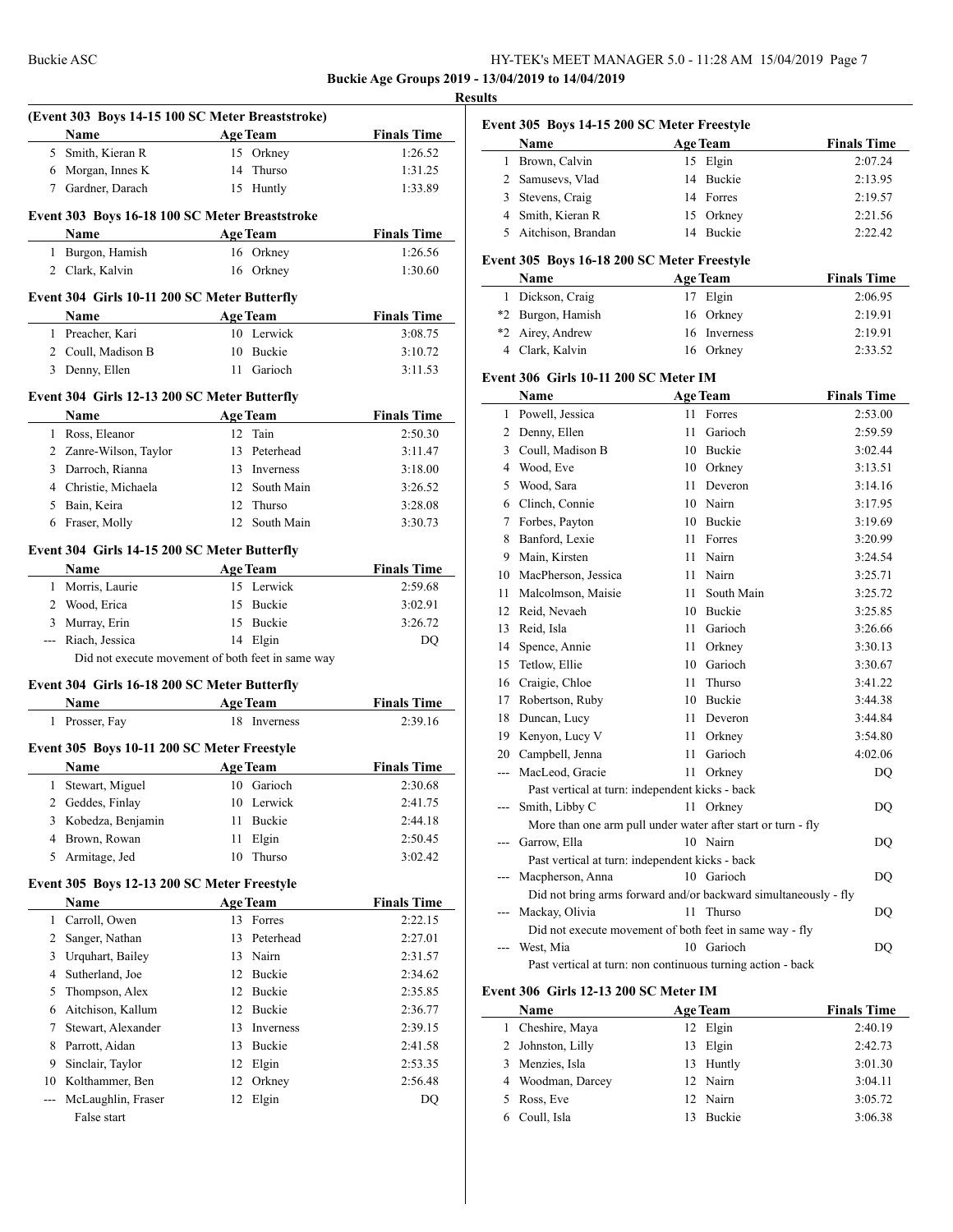## **Buckie Age Groups 2019 - 13/04/2019 to 14/04/2019**

# **Results**

|    | <b>Name</b>                                                 |    | <b>Age Team</b>  | <b>Finals Time</b> |
|----|-------------------------------------------------------------|----|------------------|--------------------|
|    | 7 Kobedza, Natalie                                          |    | 12 Buckie        | 3:06.99            |
| 8  | Christie, Michaela                                          | 12 | South Main       | 3:08.78            |
| 9  | Bain, Keira                                                 | 12 | <b>Thurso</b>    | 3:09.89            |
| 10 | Fraser, Molly                                               | 12 | South Main       | 3:11.21            |
| 11 | Bathgate, Sophie                                            | 13 | <b>Inverness</b> | 3:12.15            |
| 12 | Ingleby, Faith                                              | 12 | Deveron          | 3:16.05            |
| 13 | Anderson, Rebecca                                           | 13 | Lerwick          | 3:17.59            |
| 14 | Lang, Chelsea                                               | 12 | <b>Buckie</b>    | 3:21.19            |
| 15 | Cowie, Lucy                                                 | 12 | <b>Buckie</b>    | 3:21.59            |
| 16 | Dodds, Olivia                                               | 12 | Huntly           | 3:22.23            |
| 17 | Ewing, Leigh-ann                                            | 12 | Deveron          | 3:24.38            |
| 18 | Duncan, Jenny                                               | 12 | Deveron          | 3:25.16            |
| 19 | Barber, Madi                                                | 12 | Inverness        | 3:30.55            |
| 20 | Beaumont, Jesseka                                           | 12 | Garioch          | 3:39.00            |
| 21 | Wood, Chloe                                                 | 12 | Deveron          | 3:45.84            |
|    | Zanre-Wilson, Taylor                                        | 13 | Peterhead        | DQ                 |
|    | Past vertical at turn: non continuous turning action - back |    |                  |                    |
|    | Skinner, Sophie                                             |    | 12 Tain          | DO                 |
|    | Did not finish on back - back                               |    |                  |                    |

#### **Event 306 Girls 14-15 200 SC Meter IM**

|                       | Name                  |    | <b>Age Team</b> | <b>Finals Time</b> |
|-----------------------|-----------------------|----|-----------------|--------------------|
| 1                     | Officer, Georgia      |    | 15 Elgin        | 2:29.00            |
| $\mathbf{2}^{\prime}$ | Sutherland, Catriona  | 15 | Elgin           | 2:34.61            |
| 3                     | Riach, Jessica        |    | 14 Elgin        | 2:44.47            |
| 4                     | Smith-Macaulay, Rosie |    | 15 Nairn        | 2:44.81            |
| 5.                    | Morris, Laurie        | 15 | Lerwick         | 2:48.44            |
| 6                     | Morton, Janey         |    | 15 Elgin        | 2:48.60            |
|                       | Wood, Erica           | 15 | Buckie          | 2:55.63            |
| 8                     | Murray, Erin          | 15 | <b>Buckie</b>   | 2:57.35            |
| 9                     | Leitch, Ella          | 14 | Orkney          | 3:00.02            |
| 10                    | Arrowsmith, Cerys     | 14 | Deveron         | 3:20.95            |
| 11                    | Taylor, Jayden E      |    | 14 Orkney       | 3:27.53            |
| 12                    | Coghill, Ashleigh     | 14 | Thurso          | 3:31.81            |
|                       |                       |    |                 |                    |

# **Event 306 Girls 16-18 200 SC Meter IM**

| <b>Name</b>         | <b>Age Team</b> | <b>Finals Time</b> |
|---------------------|-----------------|--------------------|
| 1 Newlands, Georgie | 16 Elgin        | 2:39.00            |
| 2 Hepburn, Emma     | 16 Buckie       | 2:56.32            |
| 3 Taylor, Kelsi I   | 16 Orkney       | 3:00.66            |
| 4 Scott, Charlotte  | 16 Elgin        | 3:05.31            |

#### **Event 401 Girls 10-11 400 SC Meter IM**

 $\overline{a}$ 

| <b>Name</b>         | Age Team      | <b>Finals Time</b> |
|---------------------|---------------|--------------------|
| Denny, Ellen        | Garioch<br>11 | 6:09.02            |
| 2 Preacher, Kari    | 10 Lerwick    | 6:26.41            |
| Wood, Sara          | 11 Deveron    | 6:39.87            |
| Wood, Eve           | 10 Orkney     | 7:07.37            |
| Tetlow, Ellie<br>5. | Garioch       | 7:10.14            |

#### **Event 401 Girls 12-13 400 SC Meter IM**

|    | <b>Name</b>            | <b>Age Team</b> | <b>Finals Time</b> |
|----|------------------------|-----------------|--------------------|
| 1. | Ross, Eleanor          | 12 Tain         | 5:36.76            |
|    | 2 Cheshire, Maya       | 12 Elgin        | 5:42.01            |
|    | 3 Johnston, Lilly      | 13 Elgin        | 5:45.10            |
|    | 4 Zanre-Wilson, Taylor | 13 Peterhead    | 5:55.91            |
|    | 5 Christie, Michaela   | 12 South Main   | 6:22.64            |

| 6            | Ross, Eve                                                                                                                                                                                                                     | 12 | Nairn           | 6:30.28                       |
|--------------|-------------------------------------------------------------------------------------------------------------------------------------------------------------------------------------------------------------------------------|----|-----------------|-------------------------------|
| 7            | Fraser, Molly                                                                                                                                                                                                                 | 12 | South Main      | 6:30.70                       |
| 8            | Bain, Keira                                                                                                                                                                                                                   | 12 | Thurso          | 6:41.85                       |
|              | 9 Lang, Chelsea                                                                                                                                                                                                               |    | 12 Buckie       | 7:01.49                       |
|              | 10 Duncan, Jenny                                                                                                                                                                                                              |    | 12 Deveron      | 7:21.23                       |
|              | Event 401 Girls 14-15 400 SC Meter IM                                                                                                                                                                                         |    |                 |                               |
|              | Name                                                                                                                                                                                                                          |    | <b>Age Team</b> | <b>Finals Time</b>            |
|              | 1 Officer, Georgia                                                                                                                                                                                                            |    | 15 Elgin        | 5:20.37                       |
|              | 2 Riach, Jessica                                                                                                                                                                                                              |    | 14 Elgin        | 5:40.90                       |
|              | 3 Wood, Erica                                                                                                                                                                                                                 |    | 15 Buckie       | 6:15.21                       |
|              | 4 Murray, Erin                                                                                                                                                                                                                |    | 15 Buckie       | 6:21.83                       |
|              | 5 Leitch, Ella                                                                                                                                                                                                                |    | 14 Orkney       | 6:26.21                       |
|              | 6 Arrowsmith, Cerys                                                                                                                                                                                                           |    | 14 Deveron      | 7:20.72                       |
|              | Event 401 Girls 16-18 400 SC Meter IM                                                                                                                                                                                         |    |                 |                               |
|              | Name                                                                                                                                                                                                                          |    | <b>Age Team</b> | <b>Finals Time</b>            |
| $\mathbf{1}$ | Taylor, Kelsi I                                                                                                                                                                                                               |    | 16 Orkney       | 6:28.06                       |
|              | Event 402 Boys 10-11 100 SC Meter Butterfly                                                                                                                                                                                   |    |                 |                               |
|              | Name                                                                                                                                                                                                                          |    | <b>Age Team</b> | <b>Finals Time</b>            |
|              | 1 Riddoch-Smith, Dylan                                                                                                                                                                                                        |    | 10 Forres       | 1:21.05                       |
|              | 2 Kobedza, Benjamin                                                                                                                                                                                                           | 11 | Buckie          | 1:27.85                       |
|              | 3 Armitage, Jed                                                                                                                                                                                                               |    | 10 Thurso       | 1:34.39                       |
|              | 4 Geddie, Nathan                                                                                                                                                                                                              | 11 | Garioch         | 1:49.09                       |
|              | --- Stewart, Miguel                                                                                                                                                                                                           |    | 10 Garioch      | DO                            |
|              | Did not bring arms forward over water                                                                                                                                                                                         |    |                 |                               |
|              | Event 402 Boys 12-13 100 SC Meter Butterfly                                                                                                                                                                                   |    |                 |                               |
|              | Name                                                                                                                                                                                                                          |    | <b>Age Team</b> | <b>Finals Time</b>            |
| 1            | Carroll, Owen                                                                                                                                                                                                                 |    | 13 Forres       | 1:07.90                       |
|              | 2 Wood, Jacob                                                                                                                                                                                                                 |    | 13 Elgin        | 1:10.86                       |
|              | 3 Brown, Lucas                                                                                                                                                                                                                |    | 13 Elgin        | 1:11.80                       |
|              | 4 Banford, Ben                                                                                                                                                                                                                |    | 13 Forres       | 1:18.25                       |
|              | 5 McLaughlin, Fraser                                                                                                                                                                                                          |    | 12 Elgin        | 1:18.91                       |
|              | 6 Sanger, Nathan                                                                                                                                                                                                              |    | 13 Peterhead    | 1:21.40                       |
|              | 7 Morrison, Dylan                                                                                                                                                                                                             |    | 13 Inverness    | 1:21.57                       |
|              | 8 Sutherland, Joe                                                                                                                                                                                                             |    | 12 Buckie       | 1:23.41                       |
|              | 9 Parrott, Aidan                                                                                                                                                                                                              |    | 13 Buckie       | 1:23.49                       |
|              | 10 Stewart, Alexander                                                                                                                                                                                                         |    | 13 Inverness    | 1:25.64                       |
| 11           | Thompson, Alex                                                                                                                                                                                                                |    | 12 Buckie       | 1:29.42                       |
|              | 12 Armitage, Tom                                                                                                                                                                                                              |    | 12 Thurso       | 1:31.14                       |
| 13           | Aitchison, Kallum                                                                                                                                                                                                             |    | 12 Buckie       | 1:38.93                       |
|              | 14 Sinclair, Taylor                                                                                                                                                                                                           |    | 12 Elgin        | 1:46.41                       |
|              | 15 Kolthammer, Ben                                                                                                                                                                                                            |    | 12 Orkney       | 1:54.87                       |
|              | --- Pritchard, Hayden                                                                                                                                                                                                         |    | 12 Garioch      | DQ                            |
|              | Did not bring arms forward and/or backward simultaneously                                                                                                                                                                     |    |                 |                               |
|              | Event 402 Boys 14-15 100 SC Meter Butterfly<br>Name                                                                                                                                                                           |    | <b>Age Team</b> |                               |
|              | 1 Samusevs, Vlad                                                                                                                                                                                                              |    | 14 Buckie       | <b>Finals Time</b><br>1:06.38 |
|              | 2 Brown, Calvin                                                                                                                                                                                                               |    | 15 Elgin        | 1:09.09                       |
|              | 3 Aitchison, Brandan                                                                                                                                                                                                          |    | 14 Buckie       | 1:11.56                       |
|              | 4 Smith, Kieran R                                                                                                                                                                                                             |    | 15 Orkney       | 1:13.75                       |
|              | 5 Strasdin, Thomas                                                                                                                                                                                                            |    | 15 Elgin        | 1:15.51                       |
|              | 6 Fulton, Charlie                                                                                                                                                                                                             |    | 14 Orkney       | 1:25.50                       |
|              |                                                                                                                                                                                                                               |    |                 |                               |
|              | Event 402 Boys 16-18 100 SC Meter Butterfly                                                                                                                                                                                   |    |                 |                               |
|              | Name and the same state of the state of the state of the state of the state of the state of the state of the state of the state of the state of the state of the state of the state of the state of the state of the state of |    | <b>Age Team</b> | <b>Finals Time</b>            |

Dickson, Craig 17 Elgin 1:05.12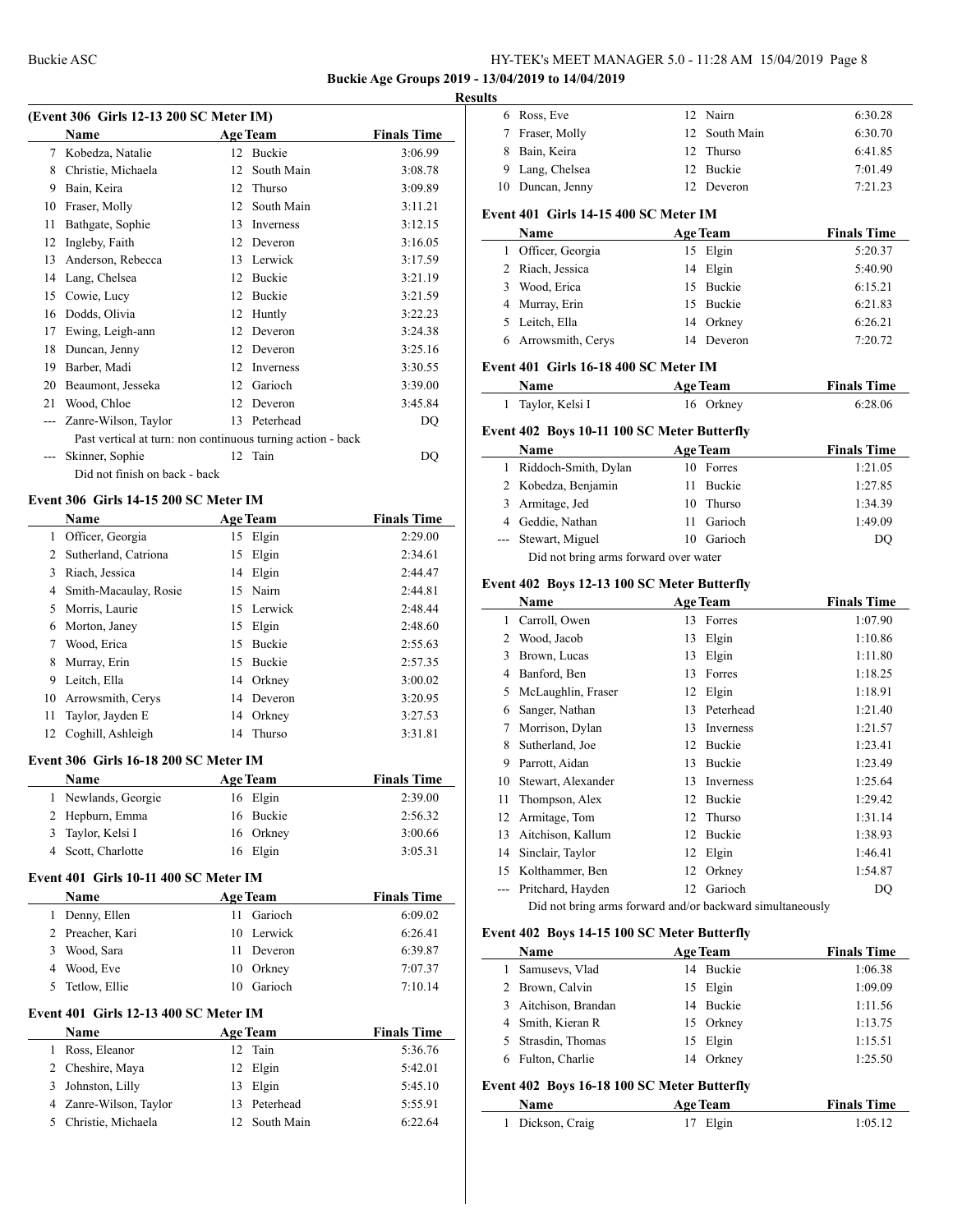## **Buckie Age Groups 2019 - 13/04/2019 to 14/04/2019**

| (Event 402 Boys 16-18 100 SC Meter Butterfly) |                                       |                    |                 |                    |  |  |  |  |
|-----------------------------------------------|---------------------------------------|--------------------|-----------------|--------------------|--|--|--|--|
|                                               | Name                                  |                    | <b>Age Team</b> | <b>Finals Time</b> |  |  |  |  |
| 2                                             | Burgon, Hamish                        |                    | 16 Orkney       | 1:12.51            |  |  |  |  |
| 3                                             | Airey, Andrew                         | 16                 | Inverness       | 1:12.62            |  |  |  |  |
| 4                                             | Clark, Kalvin                         |                    | 16 Orkney       | 1:24.10            |  |  |  |  |
| Event 403 Girls 10-11 100 SC Meter Butterfly  |                                       |                    |                 |                    |  |  |  |  |
|                                               | <b>Name</b>                           | <b>Finals Time</b> |                 |                    |  |  |  |  |
| 1                                             | Denny, Ellen                          | 11                 | Garioch         | 1:23.85            |  |  |  |  |
| $\overline{c}$                                | Coull, Madison B                      | 10                 | <b>Buckie</b>   | 1:24.23            |  |  |  |  |
| 3                                             | Preacher, Kari                        | 10                 | Lerwick         | 1:28.18            |  |  |  |  |
| 4                                             | Mackay, Olivia                        | 11                 | Thurso          | 1:29.43            |  |  |  |  |
| 5                                             | Reid, Nevaeh                          | 10                 | <b>Buckie</b>   | 1:35.99            |  |  |  |  |
| 6                                             | Clinch, Connie                        | 10                 | Nairn           | 1:39.96            |  |  |  |  |
| 7                                             | Malcolmson, Maisie                    | 11                 | South Main      | 1:40.32            |  |  |  |  |
| 8                                             | Forbes, Payton                        | 10                 | Buckie          | 1:43.27            |  |  |  |  |
| 9                                             | Banford, Lexie                        | 11                 | Forres          | 1:43.75            |  |  |  |  |
| 10                                            | Allan, Ailsa                          | 11                 | Forres          | 1:43.98            |  |  |  |  |
| 11                                            | Reid, Isla                            | 11                 | Garioch         | 1:50.19            |  |  |  |  |
| 12                                            | Tetlow, Ellie                         | 10                 | Garioch         | 1:54.01            |  |  |  |  |
| 13                                            | Kenyon, Lucy V                        | 11                 | Orkney          | 1:55.44            |  |  |  |  |
| 14                                            | Spence, Annie                         | 11                 | Orkney          | 1:56.02            |  |  |  |  |
| 15                                            | Yong, Isabelle                        | 10                 | Garioch         | 1:57.93            |  |  |  |  |
| 16                                            | Craigie, Chloe                        | 11                 | Thurso          | 2:01.26            |  |  |  |  |
| 17                                            | Robertson, Ruby                       | 10                 | Buckie          | 2:01.73            |  |  |  |  |
| 18                                            | Duncan, Lucy                          | 11                 | Deveron         | 2:02.06            |  |  |  |  |
| ---                                           | MacLeod, Gracie                       | 11                 | Orkney          | DQ                 |  |  |  |  |
|                                               | Did not bring arms forward over water |                    |                 |                    |  |  |  |  |
| ---                                           | Smith, Libby C                        |                    | 11 Orkney       | DQ                 |  |  |  |  |
|                                               | Did not bring arms forward over water |                    |                 |                    |  |  |  |  |

# **Event 403 Girls 12-13 100 SC Meter Butterfly**

|    | <b>Name</b>          |    | <b>Age Team</b> | <b>Finals Time</b> |
|----|----------------------|----|-----------------|--------------------|
| 1  | Zanre-Wilson, Taylor |    | 13 Peterhead    | 1:22.54            |
| 2  | Skinner, Sophie      |    | 12 Tain         | 1:22.95            |
| 3  | Menzies, Isla        | 13 | Huntly          | 1:23.25            |
| 4  | Kobedza, Natalie     | 12 | <b>Buckie</b>   | 1:28.81            |
| 5  | Fraser, Molly        |    | 12 South Main   | 1:33.96            |
| 6  | Ewing, Leigh-ann     |    | 12 Deveron      | 1:34.45            |
| 7  | Woodman, Darcey      |    | 12 Nairn        | 1:35.25            |
| 8  | Christie, Michaela   |    | 12 South Main   | 1:36.56            |
| 9  | Strasdin, Niamh      | 13 | Elgin           | 1:40.40            |
| 10 | Zarouali, Yasmeen    | 12 | Garioch         | 1:42.93            |
| 11 | Lang, Chelsea        | 12 | <b>Buckie</b>   | 1:43.20            |
| 12 | Ingleby, Faith       | 12 | Deveron         | 1:43.74            |
| 13 | Barber, Madi         | 12 | Inverness       | 1:46.53            |

# **Event 403 Girls 14-15 100 SC Meter Butterfly**

|   | <b>Name</b>             | <b>Age Team</b> | <b>Finals Time</b> |
|---|-------------------------|-----------------|--------------------|
|   | 1 Sutherland, Catriona  | 15 Elgin        | 1:14.02            |
|   | 2 Smith-Macaulay, Rosie | 15 Nairn        | 1:15.00            |
| 3 | Wood, Erica             | 15 Buckie       | 1:18.88            |
|   | 4 Morris, Laurie        | 15 Lerwick      | 1:19.07            |
|   | 5 Taylor, Jayden E      | 14 Orkney       | 1:41.86            |

## **Event 403 Girls 16-18 100 SC Meter Butterfly**

| Name                | <b>Age Team</b> |         |
|---------------------|-----------------|---------|
| 1 Newlands, Georgie | 16 Elgin        | 1:09.31 |
| 2 Prosser, Fay      | 18 Inverness    | 1:09.37 |

|    | 3 Scott, Charlotte                                      |      | 16 Elgin                    | 1:21.49                                                                                                                                                                                                                                                                                    |
|----|---------------------------------------------------------|------|-----------------------------|--------------------------------------------------------------------------------------------------------------------------------------------------------------------------------------------------------------------------------------------------------------------------------------------|
|    | 4 Taylor, Kelsi I                                       |      | 16 Orkney                   | 1:29.69                                                                                                                                                                                                                                                                                    |
|    |                                                         |      |                             |                                                                                                                                                                                                                                                                                            |
|    | Event 404 Boys 10-11 200 SC Meter Backstroke<br>Name    |      | <b>Age Team</b>             | <b>Finals Time</b>                                                                                                                                                                                                                                                                         |
|    | 1 Stewart, Miguel                                       |      | 10 Garioch                  | 2:48.87                                                                                                                                                                                                                                                                                    |
|    | 2 Riddoch-Smith, Dylan                                  |      | 10 Forres                   | 2:59.56                                                                                                                                                                                                                                                                                    |
|    | 3 Kobedza, Benjamin                                     |      | 11 Buckie                   | 3:02.48                                                                                                                                                                                                                                                                                    |
|    | 4 Brown, Rowan                                          |      | 11 Elgin                    | 3:03.25                                                                                                                                                                                                                                                                                    |
|    | 5 Armitage, Jed                                         |      | 10 Thurso                   | 3:13.34                                                                                                                                                                                                                                                                                    |
|    | 6 Geddie, Nathan                                        |      | 11 Garioch                  | 3:15.09                                                                                                                                                                                                                                                                                    |
|    | Event 404 Boys 12-13 200 SC Meter Backstroke            |      |                             |                                                                                                                                                                                                                                                                                            |
|    | Name                                                    |      | <b>Age Team</b>             | <b>Finals Time</b>                                                                                                                                                                                                                                                                         |
|    | 1 Sanger, Nathan                                        |      | 13 Peterhead                | 2:44.09                                                                                                                                                                                                                                                                                    |
|    | 2 Thompson, Alex                                        |      | 12 Buckie                   | 2:46.20                                                                                                                                                                                                                                                                                    |
|    | 3 Urquhart, Bailey                                      |      | 13 Nairn                    | 2:46.35                                                                                                                                                                                                                                                                                    |
|    | 4 McLaughlin, Fraser                                    |      | 12 Elgin                    | 2:47.74                                                                                                                                                                                                                                                                                    |
|    | 5 Armitage, Tom                                         |      | 12 Thurso                   | 2:56.85                                                                                                                                                                                                                                                                                    |
|    | 6 Aitchison, Kallum                                     |      | 12 Buckie                   | 3:02.80                                                                                                                                                                                                                                                                                    |
|    | 7 Parrott, Aidan                                        |      | 13 Buckie                   | 3:13.16                                                                                                                                                                                                                                                                                    |
|    | 8 Kolthammer, Ben                                       |      | 12 Orkney                   | 3:19.99                                                                                                                                                                                                                                                                                    |
|    | 9 Summers, Ben                                          |      | 13 Garioch                  | 3:24.54                                                                                                                                                                                                                                                                                    |
|    |                                                         |      |                             |                                                                                                                                                                                                                                                                                            |
|    | Event 404 Boys 14-15 200 SC Meter Backstroke<br>Name    |      | <b>Age Team</b>             | <b>Finals Time</b>                                                                                                                                                                                                                                                                         |
|    | 1 Brown, Calvin                                         |      | 15 Elgin                    | 2:26.43                                                                                                                                                                                                                                                                                    |
|    | 2 Samusevs, Vlad                                        |      | 14 Buckie                   | 2:33.70                                                                                                                                                                                                                                                                                    |
|    | 3 Stevens, Craig                                        |      | 14 Forres                   | 2:38.26                                                                                                                                                                                                                                                                                    |
|    | 4 Smith, Kieran R                                       |      |                             |                                                                                                                                                                                                                                                                                            |
|    |                                                         |      |                             |                                                                                                                                                                                                                                                                                            |
|    |                                                         |      | 15 Orkney                   |                                                                                                                                                                                                                                                                                            |
|    | 5 Aitchison, Brandan                                    |      | 14 Buckie                   |                                                                                                                                                                                                                                                                                            |
|    | 6 Fulton, Charlie                                       |      | 14 Orkney                   |                                                                                                                                                                                                                                                                                            |
|    | Event 404 Boys 16-18 200 SC Meter Backstroke<br>Name    |      |                             |                                                                                                                                                                                                                                                                                            |
|    |                                                         |      | <b>Age Team</b><br>17 Elgin |                                                                                                                                                                                                                                                                                            |
|    | 1 Dickson, Craig                                        |      |                             |                                                                                                                                                                                                                                                                                            |
|    | 2 Airey, Andrew                                         |      | 16 Inverness                |                                                                                                                                                                                                                                                                                            |
|    | 3 Burgon, Hamish                                        |      | 16 Orkney                   |                                                                                                                                                                                                                                                                                            |
|    | 4 Clark, Kalvin                                         |      | 16 Orkney                   |                                                                                                                                                                                                                                                                                            |
|    | Event 405 Girls 10-11 200 SC Meter Breaststroke<br>Name |      | <b>Age Team</b>             |                                                                                                                                                                                                                                                                                            |
|    | 1 Powell, Jessica                                       |      | 11 Forres                   |                                                                                                                                                                                                                                                                                            |
|    | 2 Wood, Sara                                            | 11   | Deveron                     |                                                                                                                                                                                                                                                                                            |
|    | 3 Denny, Ellen                                          |      | 11 Garioch                  |                                                                                                                                                                                                                                                                                            |
|    | 4 MacLeod, Gracie                                       |      |                             |                                                                                                                                                                                                                                                                                            |
|    |                                                         |      | 11 Orkney<br>Thurso         |                                                                                                                                                                                                                                                                                            |
|    | 5 Mackay, Olivia                                        | 11 - |                             |                                                                                                                                                                                                                                                                                            |
|    | 6 Coull, Madison B                                      |      | 10 Buckie                   |                                                                                                                                                                                                                                                                                            |
| 7  | Clinch, Connie                                          |      | 10 Nairn                    |                                                                                                                                                                                                                                                                                            |
| 8  | Yong, Isabelle                                          |      | 10 Garioch                  |                                                                                                                                                                                                                                                                                            |
| 9  | Main, Kirsten                                           | 11 - | Nairn                       |                                                                                                                                                                                                                                                                                            |
| 10 | Smith, Libby C                                          | 11 - | Orkney                      |                                                                                                                                                                                                                                                                                            |
| 11 | Wood, Eve                                               |      | 10 Orkney                   |                                                                                                                                                                                                                                                                                            |
| 12 | Malcolmson, Maisie                                      | 11   | South Main                  |                                                                                                                                                                                                                                                                                            |
| 13 | Reid, Nevaeh                                            |      | 10 Buckie                   |                                                                                                                                                                                                                                                                                            |
| 14 | Reid, Isla                                              | 11 - | Garioch                     |                                                                                                                                                                                                                                                                                            |
| 15 | MacPherson, Jessica                                     |      | 11 Nairn                    | 2:39.52<br>2:46.52<br>2:53.27<br><b>Finals Time</b><br>2:23.10<br>2:31.43<br>2:50.11<br>2:56.51<br><b>Finals Time</b><br>3:11.48<br>3:25.01<br>3:34.37<br>3:38.81<br>3:39.86<br>3:40.10<br>3:44.80<br>3:47.60<br>3:49.10<br>3:50.39<br>3:52.51<br>3:53.08<br>3:54.59<br>3:54.65<br>3:54.66 |
| 16 | Spence, Annie                                           |      | 11 Orkney                   | 3:56.81                                                                                                                                                                                                                                                                                    |
| 17 | Duncan, Lucy                                            | 11   | Deveron                     | 3:58.42                                                                                                                                                                                                                                                                                    |